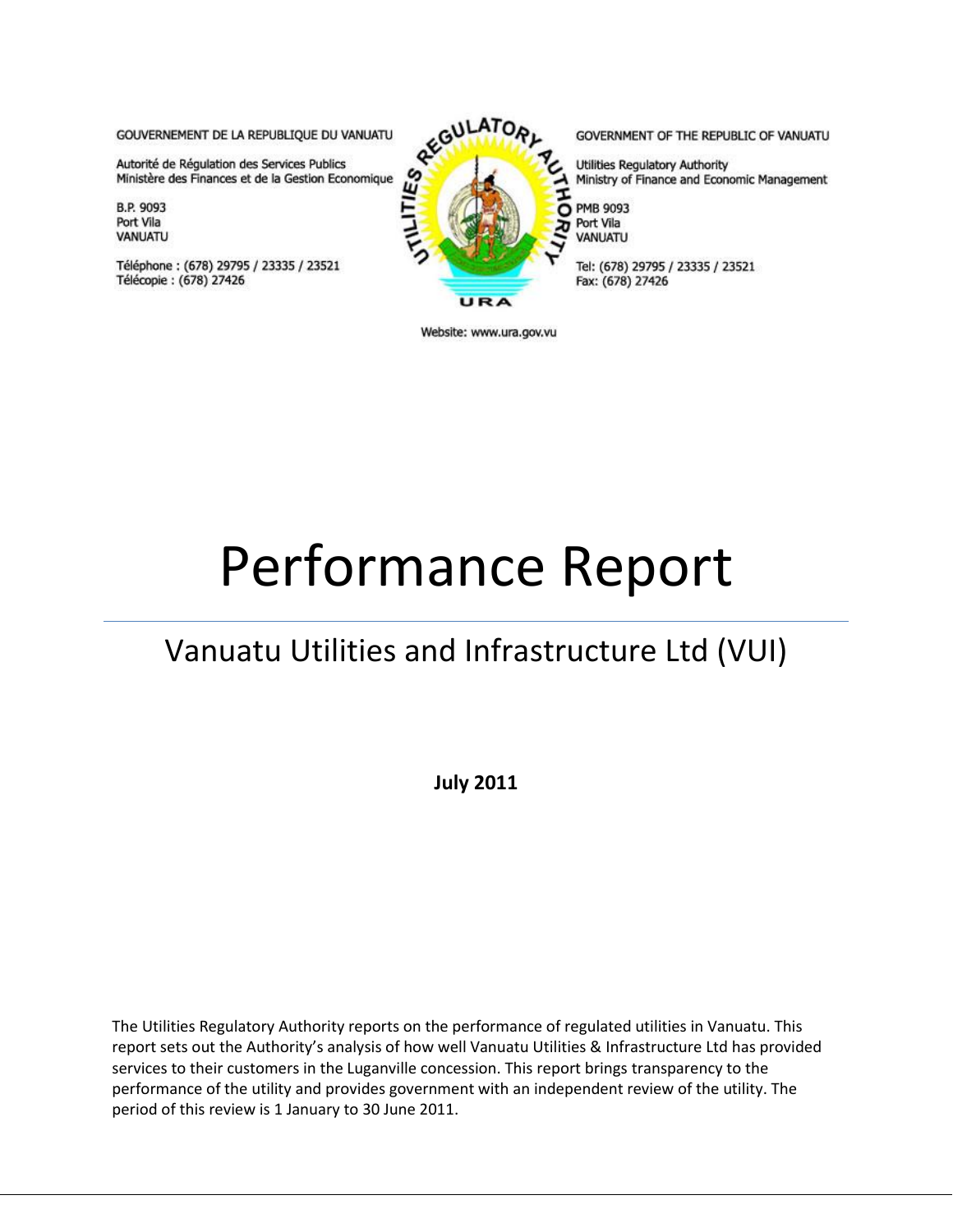## **Contents**

| 1. |  |
|----|--|
|    |  |
|    |  |
|    |  |
|    |  |
| 2. |  |
|    |  |
| 3. |  |
|    |  |
|    |  |
|    |  |
|    |  |
| 4. |  |
|    |  |
|    |  |
|    |  |
|    |  |
| 5. |  |
|    |  |
|    |  |
|    |  |
|    |  |
| 6. |  |
|    |  |
|    |  |
|    |  |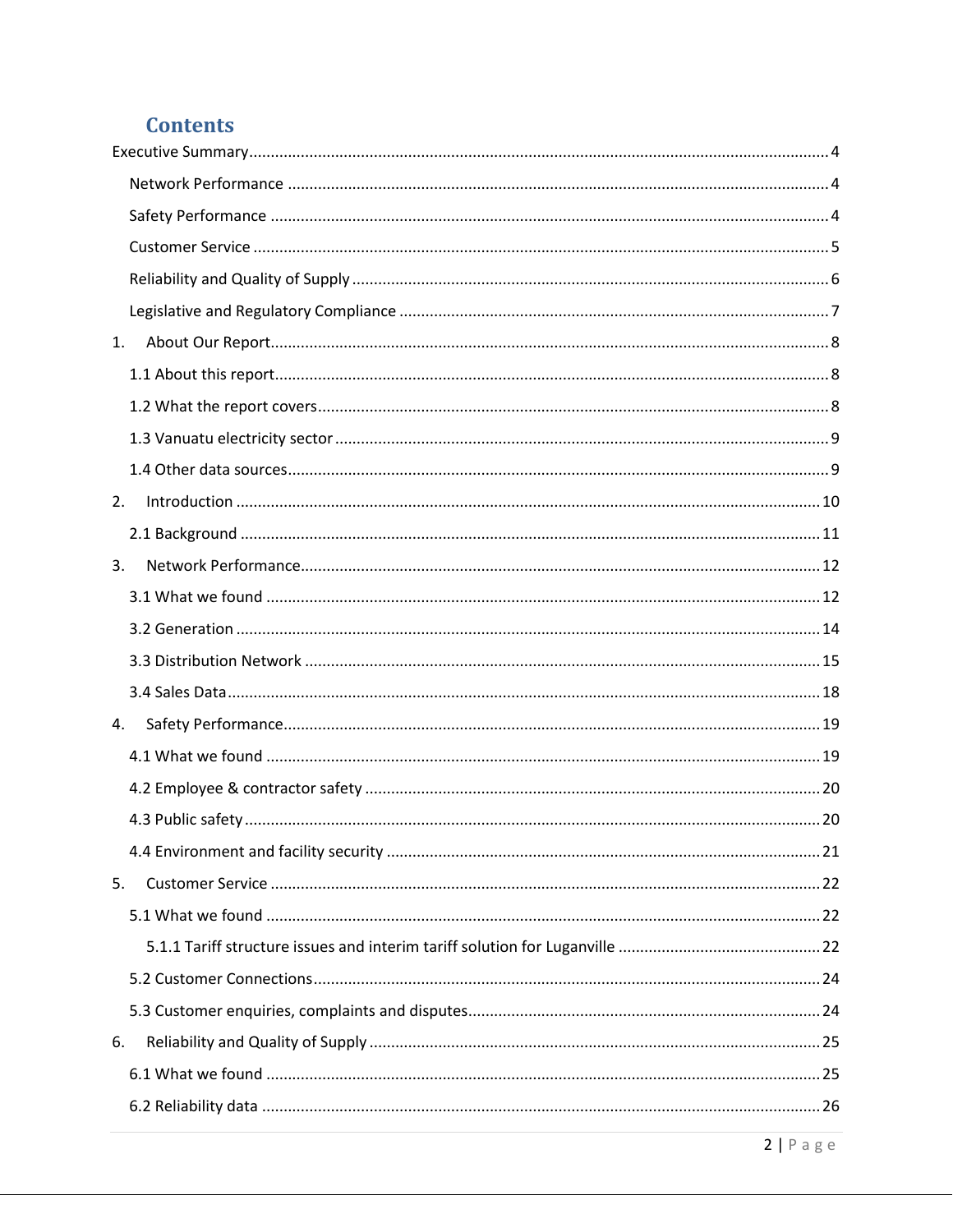| 7.1.2 Compliance with memorandum of understanding and draft concession deed  27 |  |
|---------------------------------------------------------------------------------|--|
|                                                                                 |  |
|                                                                                 |  |
|                                                                                 |  |
|                                                                                 |  |
|                                                                                 |  |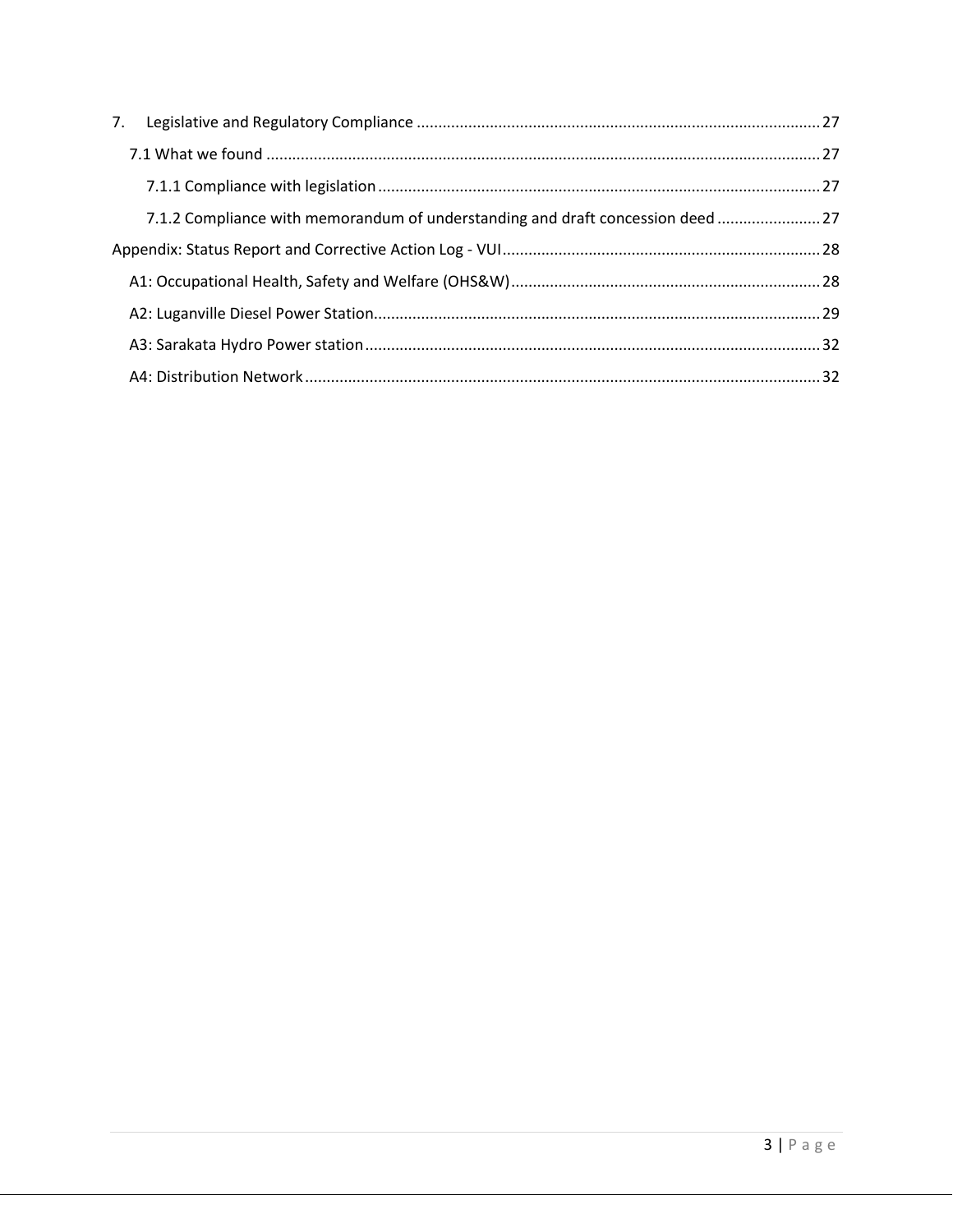#### <span id="page-3-0"></span>**Executive Summary**

The Utilities Regulatory Authority monitors and reports on the performance of electricity utilities in Vanuatu. These reports bring transparency to the performance of the energy providers. This report describes how well Vanuatu Utilities and Infrastructure Ltd (VUI) provided services to its customers in Luganville during the period 1 January to 30 June 2011.

#### <span id="page-3-1"></span>**Network Performance**

VUI has implemented its operation and maintenance program to address defects and shortfalls identified during inspections of the generation plant and network equipment within the concession. The Authority found that a number of generators, plant and equipment had been transferred in poor condition from the previous concessionaire. Technical assessments of the generation plant by Takaoka Engineering indicated that the poor state of the plant was due to the lack of adequate maintenance.

A review of the inventory, including stores and stocks, were found to be depleted and not replaced prior to the transition to VUI. Inspection reports provided by VUI indicated that diesel generator number 4 was found to be inoperable; the automatic voltage regulator was inoperable; and the Sarakata hydro generators 1 and 2 were found to be out of service.

In January 2011 Sarakata hydro power station was operating at around 50 percent generation capacity as a result of generator 1 and generator 2 being out of service for repairs and maintenance.

VUI carried out the necessary repairs and maintenance on the plant resulting in generation capacity being fully restored in February. VUI has continued to operate the Sarakata hydro power station at its capacity since performing the necessary repairs and maintenance.

Improvements in communication to the Sarakata hydro facilities have been made by VUI with the installation of a new telephone radio communication system. This is designed to improve the response time to emergencies and faults at the power station.

VUI is continuing to address these and other issues in consultation with the Energy Unit, Ministry of Lands Geology Mines and Water Resources and the Authority.

In addition, VUI is developing its capital expenditure 'investment' plan for approval by the Authority.

Further, the Authority considers VUI's operational, repair and replacement program will continue to address plant defects and supply security issues identified during the transition of the concession.

#### <span id="page-3-2"></span>**Safety Performance**

VUI recorded no industrial accidents for the period 1 January to 30 June 2011. To reduce the likelihood of accidents, VUI has implemented its safety program to minimize the number of incidents and accidents occurring in the work place. VUI has introduced its Health Safety and Environment Policy, undertaken a 'walk-through survey and activity observation' program to identify safety risks and issues and provided safety training to its staff.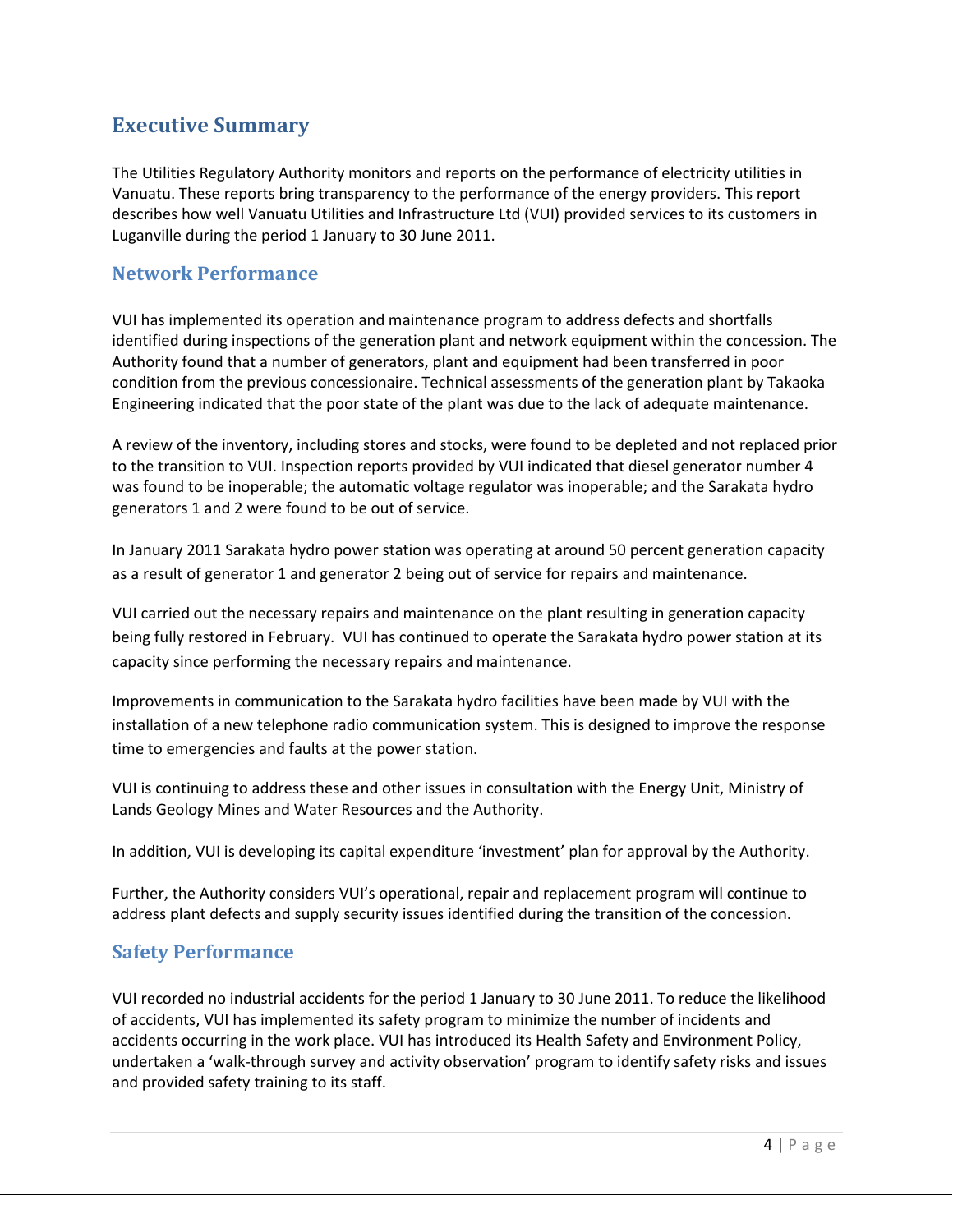The Authority found that VUI is ensuring safety standards are being implemented; ensuring employees comply with the standards and providing the required safety equipment for its employees to perform their tasks safely.

Fire evacuation procedures have been implemented. VUI has implemented a record management system to monitor and control public access into its facilities. Safety inductions for its visitors have also been implemented to ensure public safety.

Network inspections have been carried out to identify, inter alia, risks to the public by trees, recreational areas adjacent power lines and electrical facilities operated and maintained by VUI. In addition VUI has implemented an awareness program to educate the public on the risks associated with electrical supply and installations.

A safety management system has been put in place by VUI to manage contractor safety and work activities. VUI has implemented health and safety familiarisation training for its employees and contractors. This training included safety manual familiarisation, electrical safety, fire safety and evacuation system, familiarisation of the *Health and Safety at Work Act 1988*, environmental and disaster response training.

Public access and security improvements have been put in place by VUI to restrict access by the public to facilities that pose a risk to public safety and disaster management procedures have been put in place by VUI, including an Operational Business Continuity Plan.

#### <span id="page-4-0"></span>**Customer Service**

VUI continued to provide electricity services to customers in the Luganville area. VUI reconnected 139 customers who previously were supplied electricity.

The Authority noted that VUI has assisted customers to help them avoid disconnection by assessing their service needs and billing requirements, offering them reasonable payment plans and assistance, and providing energy efficiency advice.

No disputes between the customer and VUI were referred to the Authority.

VUI manages its customer complaints by utilising its "Service Order Process" to investigate all complaints including enquiries. Service orders are issued by the Customer Service group to VUI meter readers or the line crew for investigation and actioning.

VUI has consulted with local communities and leaders in the Pepsi, Capricon, Bon Bon, Showground and Fanafo areas surveying network requirements and customer needs.

VUI implemented the Authority's Tariff Decision May 2010 to electricity customers in Luganville. The Authority set the tariff for electricity during the tariff review process undertaken with the previous concessionaire. At 1 January 2011, the new tariff for the other concessions, Port Vila, Tanna and Malekula could not be applied due to the pending arbitration between the Government and UNELCO.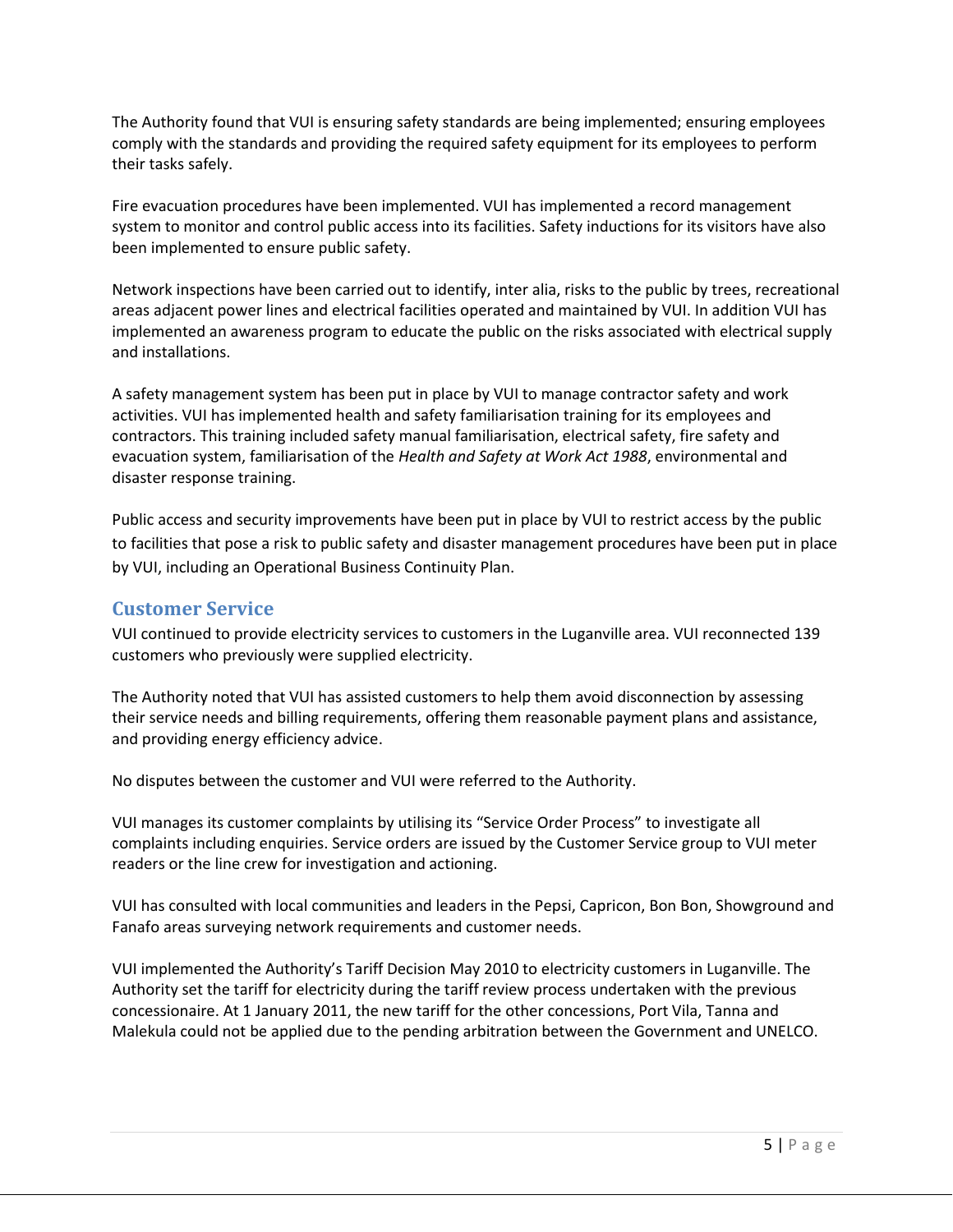#### Concerns raised by customer over the tariff:

The Authority sets the tariff for electricity (P); however actual P is not necessarily paid by all customers. This is reflected in the tariff structure where the rate (P) is adjusted for the different customer categories. The tariff structure can be used as an instrument to award different customer categories with different tariffs.

The Authority agreed to the tariff structure in its Tariff Review Final Decision May 2010 on the basis of customer information provided to it by UNELCO in its submissions during the review. The information provided by UNELCO was unclear on actual demand as data outlined averages that led to a tariff structure which caused high prices for various tariff groups when it was applied in Luganville.

The Authority sought VUI's current customer billing data and found that many customers were in tariff categories that did not match their consumption levels. This resulted in high bills for some customers, low bills for others with same consumption in the Luganville concession. With VUI's cooperation, the Authority issued an interim tariff that removed fixed charges, and created one "fair" tariff category vs previously confusing three, with customer being placed in optimal categories.

The Authority conducted a number of public forums in Luganville and has assisted customers understand their accounts and energy usage. Customers have responded positively to VUI's management of this issue.

#### <span id="page-5-0"></span>**Reliability and Quality of Supply**

Customers in Luganville experienced a number of supply outages during the period under review. Unplanned outages i.e. outages due to cyclones, thunderstorms and vandalism accounted for the majority of interruptions to supply experienced by customers in Luganville. A small portion of unplanned outages were due to trees and vegetation encroaching into the minimum clearance zone. VUI implemented its Vegetation Clearance Program to mitigate the risk of further interruptions due to trees and vegetation.

A low number of unplanned outages were caused by technical faults on the system and equipment. Plant and equipment maintenance reports held by the previous concessionaire had not been provided to VUI during the transition period.

VUI reported that no customer complaints were received regarding quality of supply. However, VUI has identified voltage irregularities on the high voltage network which VUI is investigating and identifying options to resolve these issues. A preventative maintenance program has been developed and implemented by VUI.

VUI conducted a Health and Safety Environment (HSE) survey to assess the condition and operation customer's meters and connections. As a result of the survey, VUI is preparing its meter replacement program for approval by the Authority.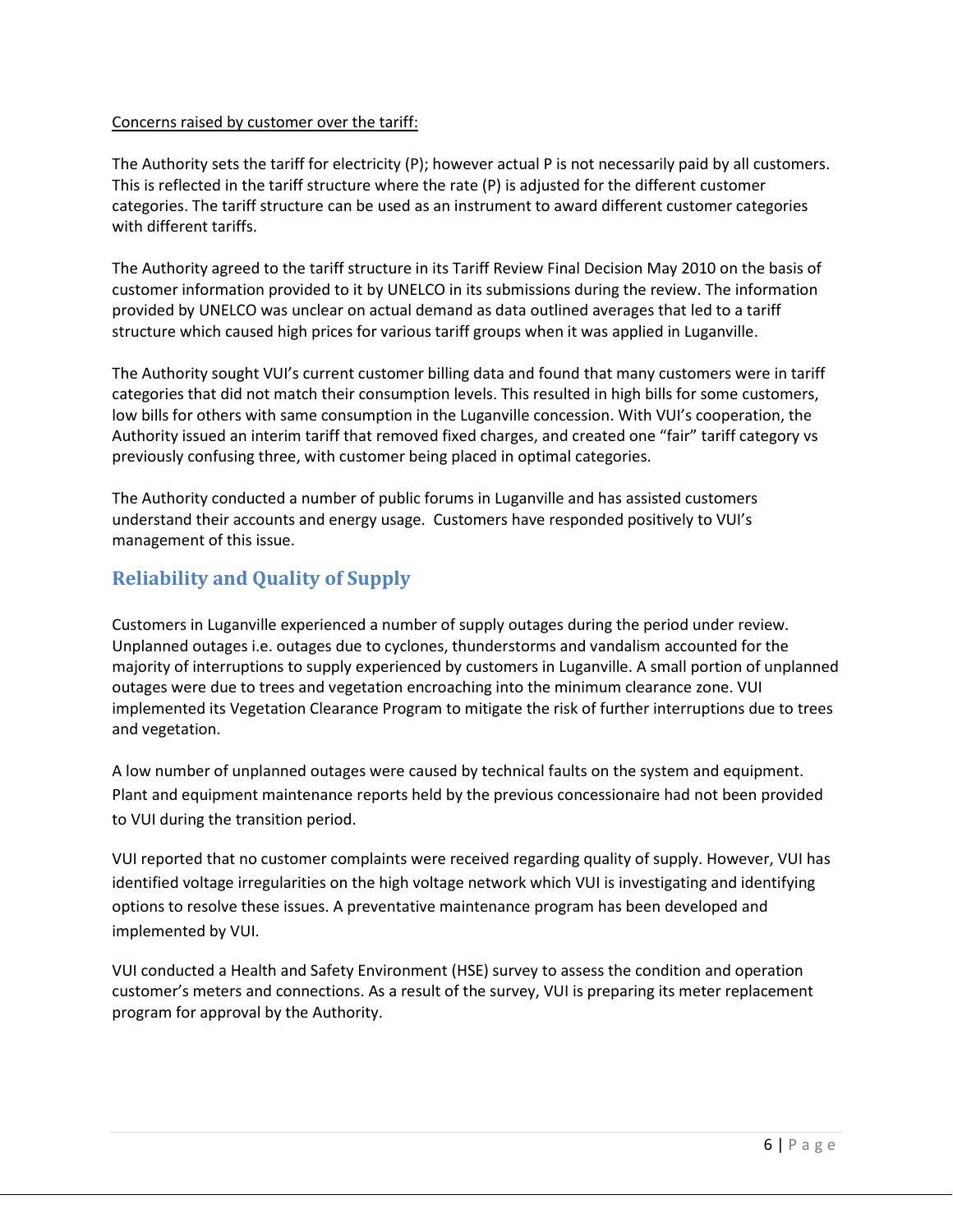#### <span id="page-6-0"></span>**Legislative and Regulatory Compliance**

No breaches of statutory or regulatory instruments have been identified by the Authority. VUI has complied with all relevant legislative and regulatory requirements since commencing operation in Luganville.

The Memorandum of Understanding sets out the key terms and conditions agreed between the Government and Pernix (VUI) relating to VUI taking over the concession. VUI has provided operating and maintenance services in accordance with the MOU. It has worked cooperatively with the Ministry of Lands Geology Mines and Water Resource Energy Unit and the Authority.

VUI is actively planning and developing its Annual Business Plan for approval by the Authority. The Annual Business Plan will detail VUI's proposed investments, financing, operation and maintenance, and staffing requirements.

In the review period, VUI has implemented the Authority's Final Tariff Decision May 2010, and assisted the Authority in addressing the concerns of customers during its implementation. The Authority, in consultation with VUI is working to finalize the Luganville Operator Electricity Tariff to apply to VUI upon commencement of the concession contract.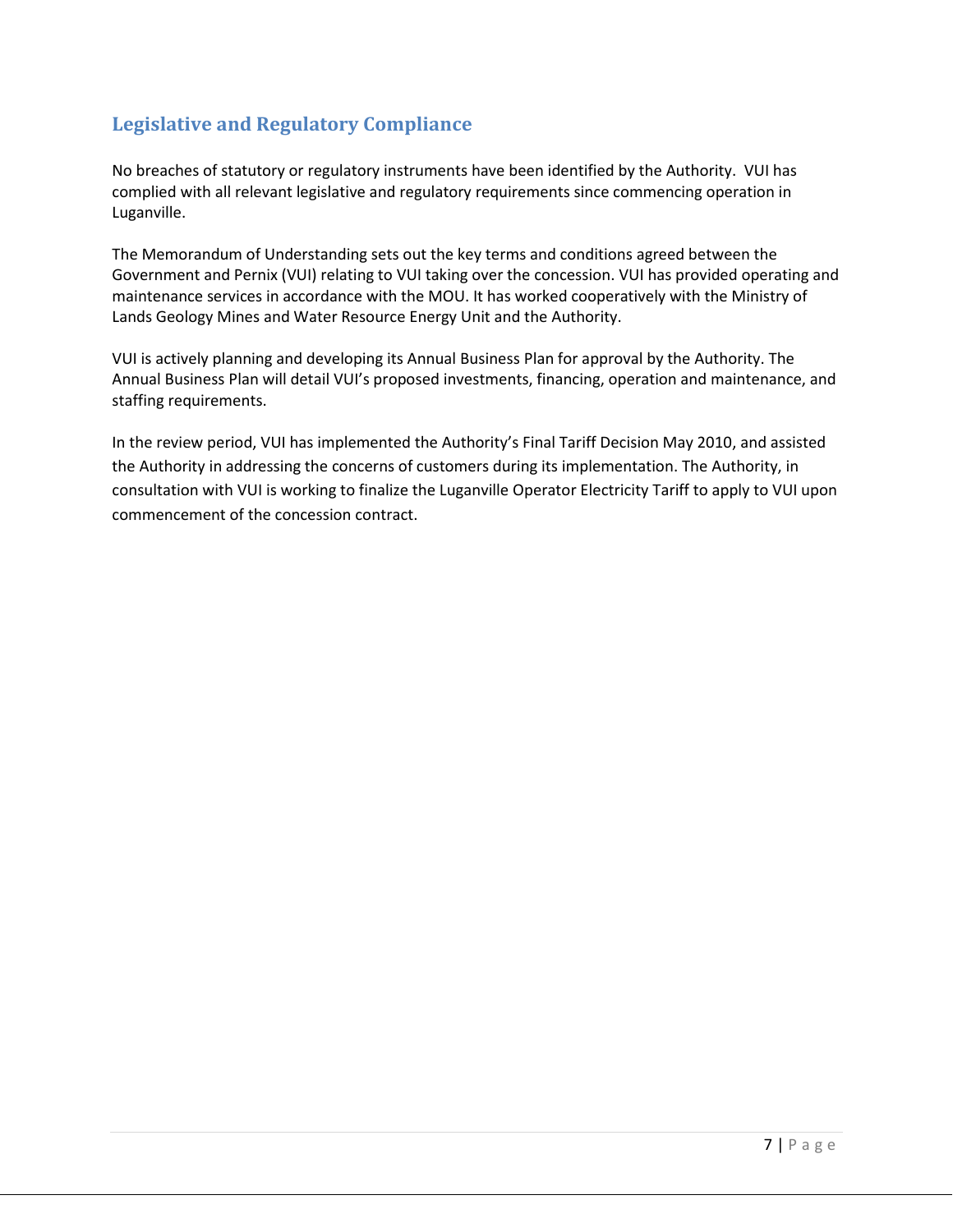## <span id="page-7-0"></span>**1. About Our Report**

#### <span id="page-7-1"></span>**1.1 About this report**

The Utilities Regulatory Authority (the Authority) reports on the performance of regulated utilities in Vanuatu since 2008. These reports bring transparency to the performance of the utilities. By focusing on indicators that show how utilities serve their customers, we can better understand the Vanuatu electricity market.

The report sets out the Authority's analysis and conclusions on how well the utility, Vanuatu Utilities and Infrastructure Ltd has provided services to their customers in Luganville, Santo.

We give particular attention to how VUI has dealt with the more vulnerable customers, such as those experiencing short or long term difficulties with paying their bills. These customers are often less confident in negotiating their options and rights with their energy utility.

We particularly monitor the assistance that the utility provides to ensure these customers stay connected to supply.

This report includes the Authority's assessment of the technical, economic and financial performance of the utility during the period 1 January to 30 June 2011.

#### <span id="page-7-2"></span>**1.2 What the report covers**

This report provides information on the following areas of performance of Vanuatu Utilities and Infrastructure Ltd:

- Chapter 3, '*Network Performance'*, evaluates the effectiveness of VUI's operations and maintenance program for electricity assets within the Luganville concession.
- Chapter 4 '*Safety Performance'* examines VUI's effectiveness in ensuring employees; the public and environment are kept safe when performing its work activities including its facilities.
- Chapter 5 '*Customer Service'* considers VUI's customer management system and performance in managing customer enquiries, complaints and disputes.
- Chapter 6 '*Reliability and Quality of Supply*' details VUI's management and operation of the network ensuring supply interruptions are kept to a minimum and quality of supply is maintained within set limits.
- Chapter 7 '*Legislative and Regulatory Compliance'* considers VUI's compliance with relevant legislative, regulatory and contractual requirements.

Appendix A '*Status Report and Corrective Action Log – VUI'* provides a summary of network issues identified during the transition and handover of the concession and the corrective action taken by VUI to resolve these issues.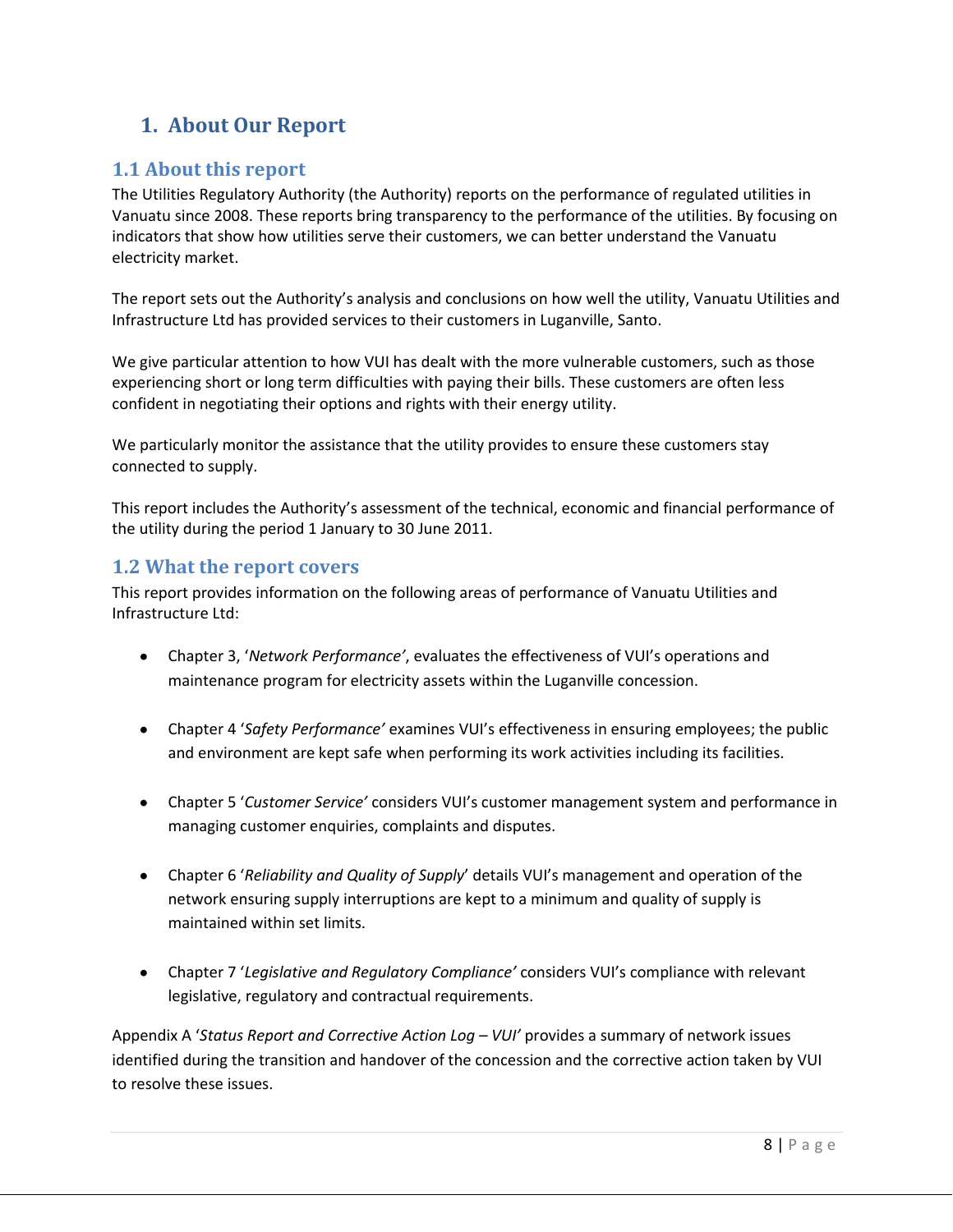A separate Authority report, *Utilities comparative performance report – electricity services 2011*, is being prepared to provide a comparative analysis of the energy services provided by UNELCO and Vanuatu Utilities and Infrastructure Ltd and the state of the electricity market in Vanuatu.

#### <span id="page-8-0"></span>**1.3 Vanuatu electricity sector**

The Vanuatu electricity sector has changed dramatically over the last 3 years. The Vanuatu Government has put in place significant reforms to improve the sustainability and efficiency of the electricity markets while increasing the benefits to customers. The reforms include:

- setting up an independent economic regulator for pricing, improving access, issuing standards  $\bullet$ and monitoring of concession agreements;
- introducing competition to the electricity market through the establishment of an open, transparent and competitive tender for the Luganville concession; and
- introducing legislative change to improve access to the monopoly electricity businesses.

The Vanuatu Government further reformed the energy market by awarding the Luganville electricity operations to Vanuatu Utilities and Infrastructure Ltd from 1 January 2011, thereby introducing an additional utility operator into the energy market.

Vanuatu has 2 utility operators, serving 12,900 customers. UNELCO has a long history in the previously franchised market while VUI has only recently entered the market on 1 January 2011.

Table 1.1 breaks down the key statistical network and customer numbers in the Vanuatu electricity markets.

| <b>Utility</b> |        |      | Customers Installed Capacity (MW) High Voltage Network (km) Low Voltage Network (km) |     |
|----------------|--------|------|--------------------------------------------------------------------------------------|-----|
|                |        |      |                                                                                      |     |
| VUI            | 2.339  | 4.1  | 67                                                                                   | 61  |
|                |        |      |                                                                                      |     |
| UNELCO         | 10.580 | 26.6 | 234                                                                                  | 267 |

#### <span id="page-8-1"></span>**1.4 Other data sources**

We primarily collected the data in this report from the regulated utilities. Additional data are from the Energy Unit, Ministry of Lands Geology Mines and Water Resources, technical reports provided to VUI by Takaoka Engineering and information held by the Authority on the energy sector.

The *Utilities Regulatory Authority Act No 11 of 2007* and the *Electricity Supply Act* require the utilities to comply with service standards and procedures. These service standards and procedures are set out primarily in regulatory instruments, including the Safety and Reliability Standards issued by the Authority including specific concession agreements.

The performance indicators address key obligations under these regulatory instruments, and the utilities are required to report against these indicators. These documents are available on the Authority's website [\(www.ura.gov.vu\)](http://www.ura.gov.vu/).

The data in this report was not audited at the time of publishing. The Authority has commenced regulatory audits of the utilities and the results will be considered by the Authority in Q4 of 2011.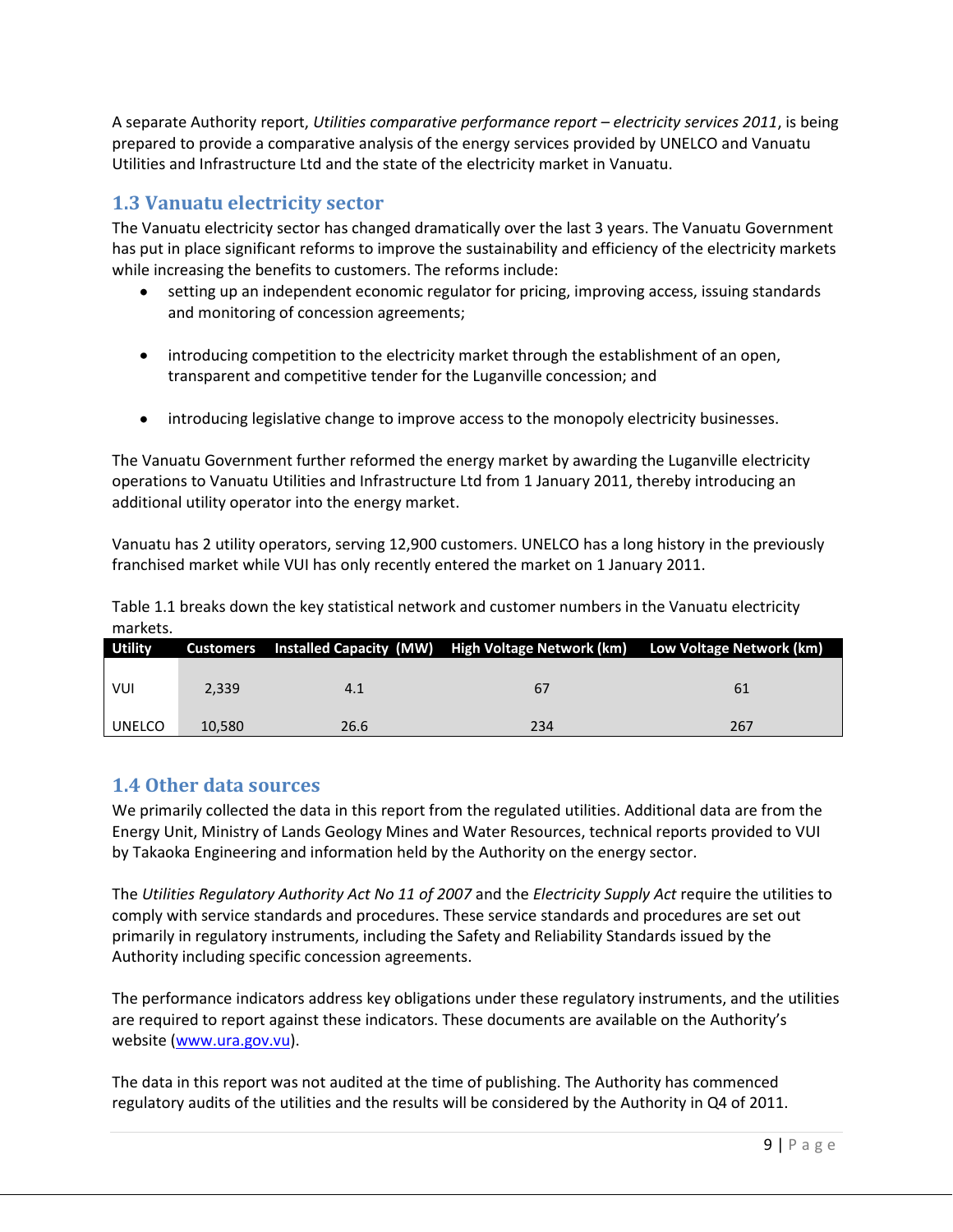## **2. Introduction**

<span id="page-9-0"></span>The Utilities Regulatory Authority was established on the 11 February 2008 under the *Utilities Regulatory Authority Act No 11 of 2007* (the Act).

The Act established the Authority as an independent economic regulator for pricing, access, standards and monitoring of concession agreements.

The Authority provides continued and expanded support to the Vanuatu Government's microeconomic reform program. This program was designed to improve the efficiency and competitiveness of Vanuatu's economy through the reform of the electricity, water and other current and former government business enterprises.

The Government perceived the establishment of an independent regulatory body as necessary to ensure that the benefits of the industry structuring and concession arrangements were passed on to household, commercial and industrial customers.

The primary objective of the Authority is *'improve access to electricity services and to protect the longterm interests of Vanuatu's consumers with regard to the price, quality and reliability of electricity services.'*

This objective is central to the framework of economic regulation that facilitates efficiency and financial viability of regulated utilities, prevents misuse of monopoly power and ensures that customers benefit from the gains from regulation and efficiency.

The functions of the Authority, as expressed in the Act under which it is constituted, are:

- to exercise the functions and powers conferred by this Act or by any other Act in furtherance of the purpose of this Act;
- to provide advice, reports and recommendations to the Government relating to utilities;
- to inform the public of matters relating to utilities;
- to assist consumers to resolve grievances;
- to investigate and act upon offences under this Act;
- $\bullet$ when requested by the Minister to do so, to conduct an inquiry into any systemic reliability of supply issues related to a regulated industry or other regulated service specified by the Minister in the request;
- to conduct public education programs for the purpose of promoting its objectives under the Act and the relevant legislation and in relation to significant changes in the regulation of a regulated industry;
- to advise the Minister on any other matter referred to the Authority by the Minister; and
- to administer and monitor compliance of Concession Agreements under the Act

In accordance with its Charter of Consultation and Regulatory Practice the Authority aims to be:

- independent, balanced and fair by ensuring its advice does not reflect undue influences and is consistent with its statutory objectives; and
- open and transparent by publishing its findings and conclusions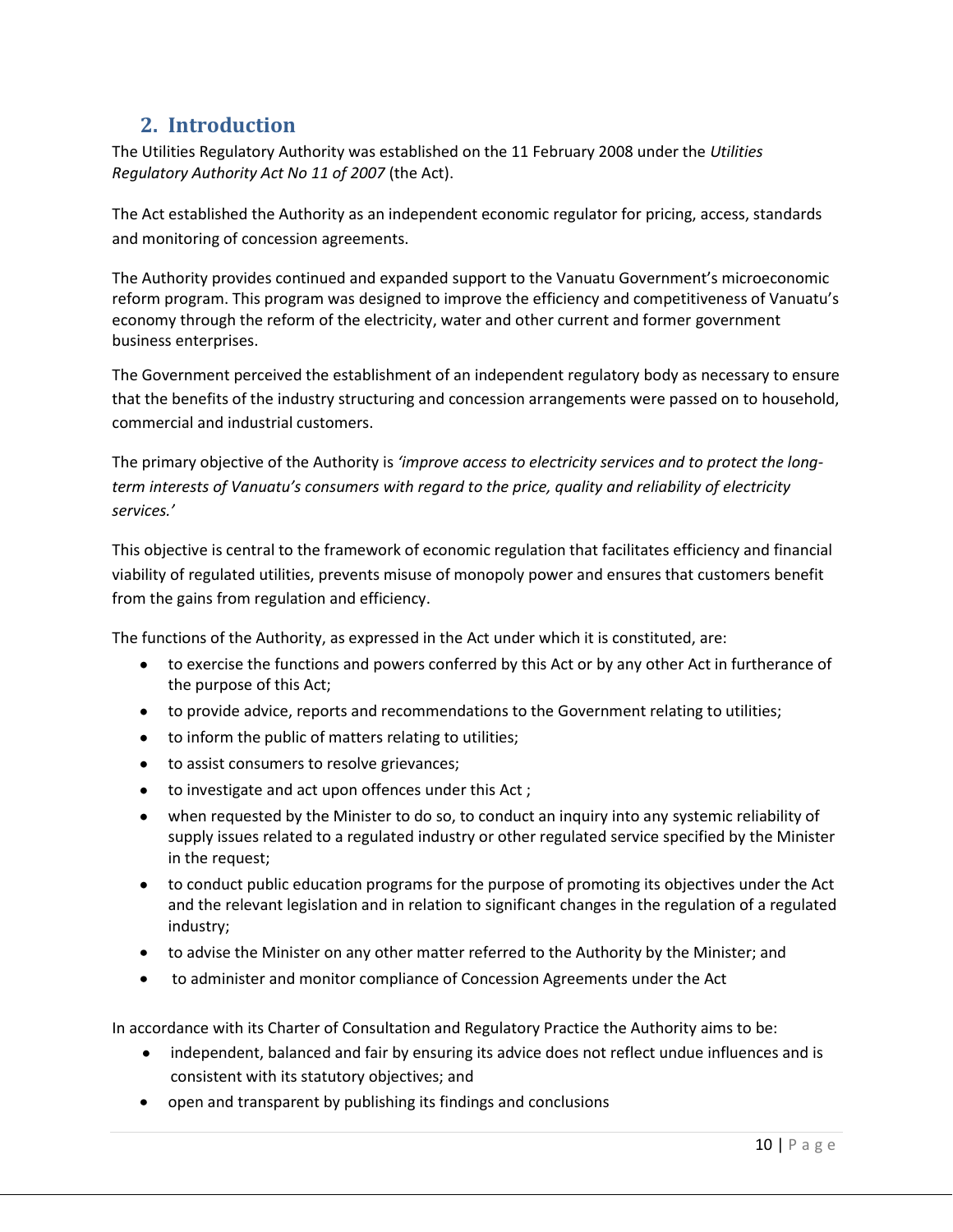#### <span id="page-10-0"></span>**2.1 Background**

The power supply concession in Luganville commenced on 23 January 1990 and expired on 31 December 2010. In accordance with the concession agreement, the Government advised the incumbent concessionaire of its intention to re-tender the Luganville concession in accordance with the *Government's Contract and Tenders Act*.

The tender process commenced in June 2009, the selection and engagement of a transaction advisor by the Ministry of Lands Geology Mines and Water Resources.

In March 2010, following approval by the Central Tenders Board, a two stage process for the tender was implemented to appoint the next concessionaire for the Luganville electricity concession.

In accordance with the tender rules, the Government completed negotiations with and awarded the Luganville electricity operations to Vanuatu Utilities and Infrastructure Ltd (VUI) a subsidiary of the Pernix Group.

The establishment of a Memorandum of Understanding (MOU) between the Government and VUI set out to ensure:

- safe, reliable and secure electricity supply for consumers in Luganville;
- the operation and maintenance to high standards the electricity assets;
- network extensions to new customers within the concession area;
- the provision of quality customer care and service;
- compliance with all legislative requirements including regulations and standards issued by the Authority; and
- capacity building and development of local staff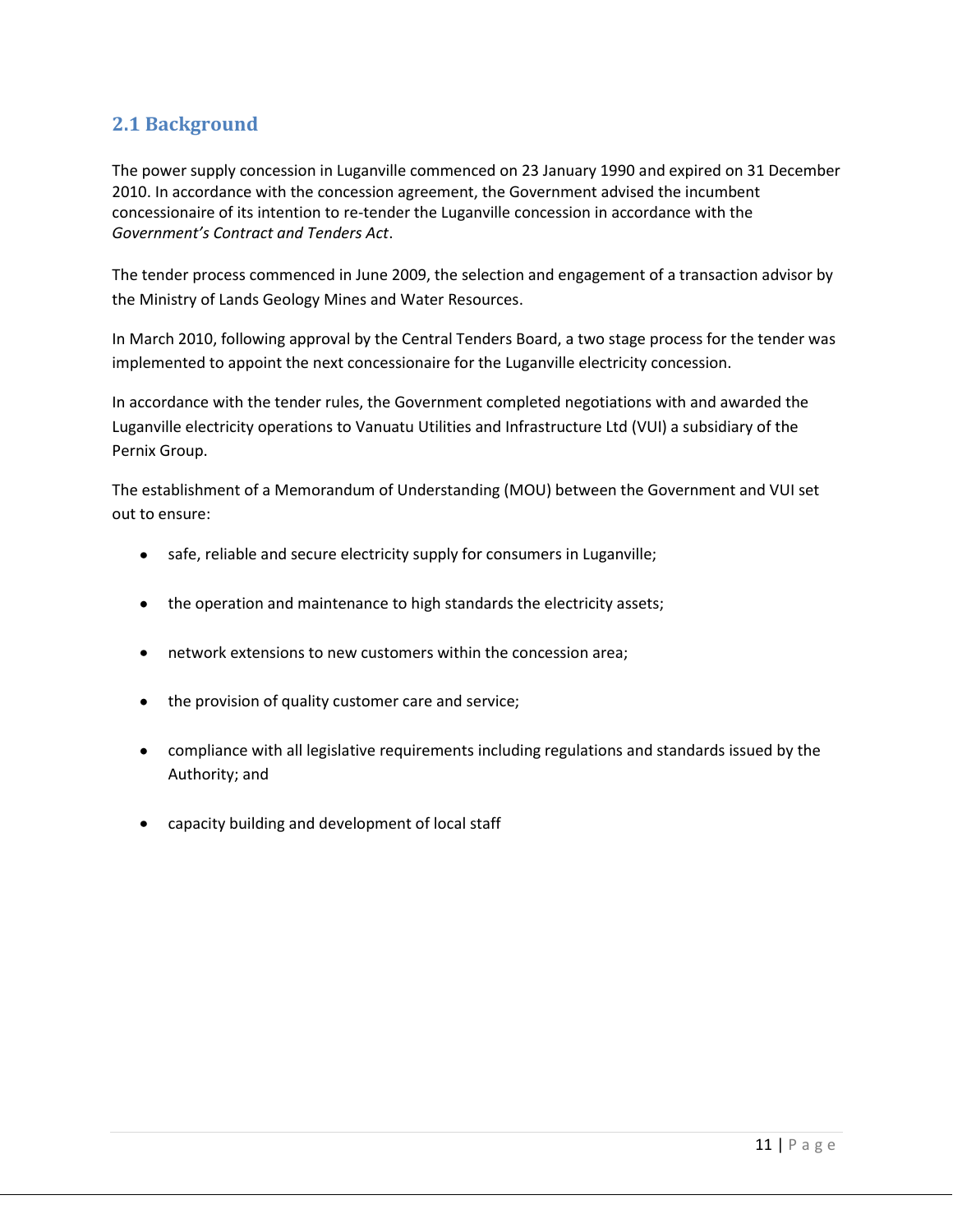#### <span id="page-11-0"></span>**3. Network Performance**

#### <span id="page-11-1"></span>**3.1 What we found**

VUI has implemented its operation and maintenance program to address defects and shortfalls identified during inspections of existing generation plant and network equipment within the concession.

The Authority found that a number of generators, plant and equipment had been transferred in poor condition from the previous concessionaire.

Technical assessments of the generation plant by Takaoka Engineering indicated that the poor state of the plant was due to the lack of adequate maintenance.

A review of the inventory, including stores and stocks, were found to be depleted and not replaced prior to the transition to VUI. Inspection reports provided by VUI indicated that:

- diesel generator number 4 was found to be inoperable;
- automatic voltage regulator was inoperable;
- Sarakata hydro generators 1 and 2 were found to be out of service;
	- $\circ$  Generator 2 stator was found to be in poor condition due to lack of maintenance;
	- $\circ$  Generator 1 stator had also failed and the seals had deteriorated and were subsequently replaced by VUI following repairs to the generator unit.
- diesel generator number 1 was found to be approaching its 20,000 hour overhaul;
- diesel generator number 3 was found to have already exceeded 47,000 hours of operation and nearing the end of its life, which is considered to be approximately 40,000;
- A replacement generator had been purchased by the previous concessionaire but had failed to replace the older unit. The replacement unit was found to be incompatible and not used by VUI and returned to the previous concessionaire;
- radiators for the diesel generators were found to be in poor condition;  $\bullet$
- housing facilities were found to be substandard, requiring maintenance and upgrading;
- black start generator for the Sarakata power station was found to be inoperable;
- voltage regulation issues on the high voltage line between the Sarakata hydro station and the Luganville diesel station have been identified by VUI;
- lack of lightning protection of critical high voltage lines were identified by VUI; and
- low level of stocks, stores and spares were identified, placing security of supply at risk.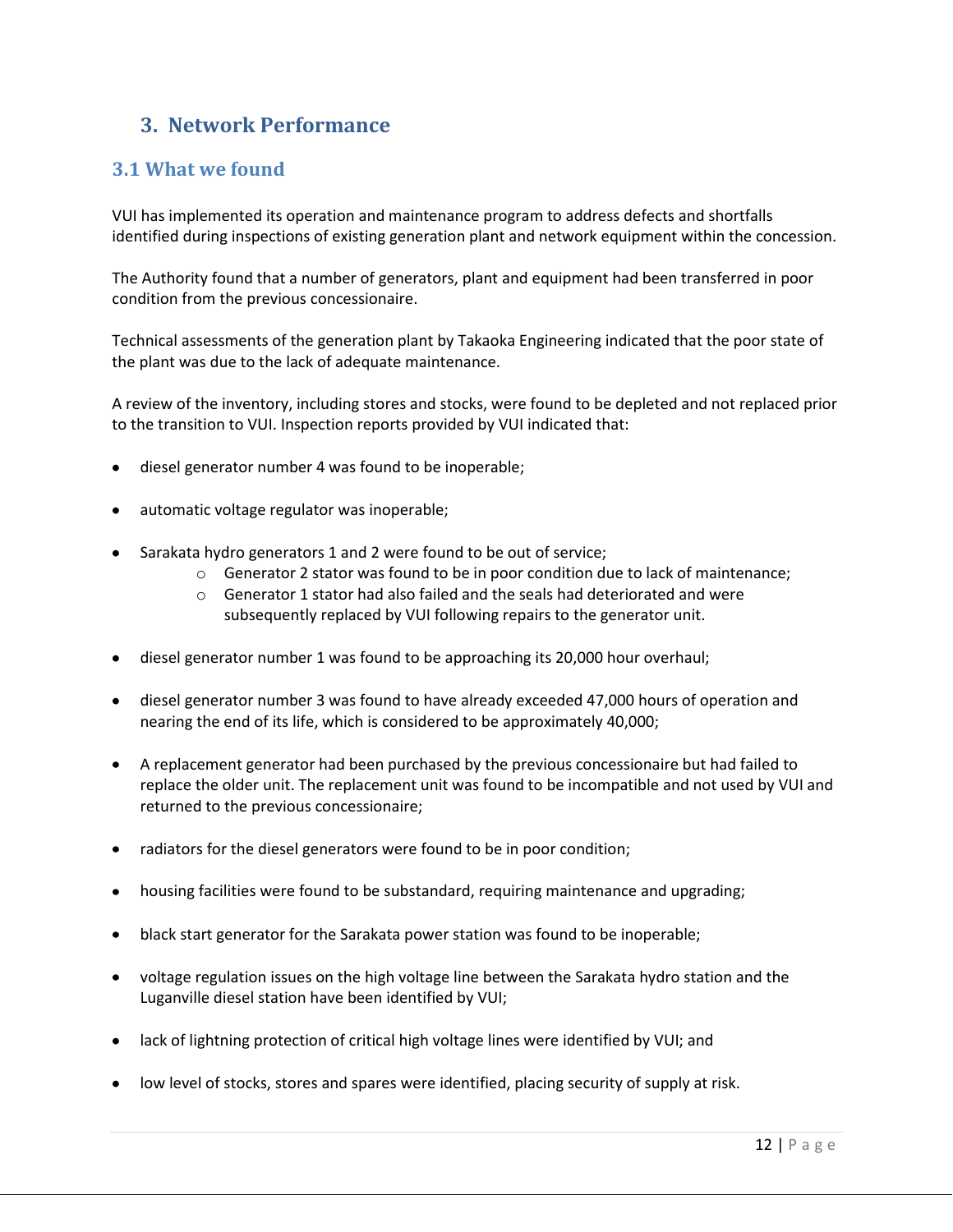In January 2011 Sarakata hydro power station was operating at around 50 percent generation capacity as a result of generator 1 and generator 2 being out of service for repairs and maintenance.

VUI carried out the necessary repairs and maintenance on the plant resulting in generation capacity being fully restored in February.

VUI has continued to operate the Sarakata hydro power station at its capacity since performing the necessary repairs and maintenance.

Improvements in communication to the Sarakata hydro facilities have been made by VUI installing a new telephone radio communication system. This is designed to improve the response time to emergencies and faults at the power station.

VUI is continuing to address these and other issues in consultation with the Energy Unit, Ministry of Lands Geology Mines and Water Resources and the Authority.

VUI is currently developing its capital expenditure 'investment' plan for approval by the Authority.

Further, the Authority considers VUI's operational, repair and replacement program will continue to address plant defects and supply security issues identified during the transition of the concession.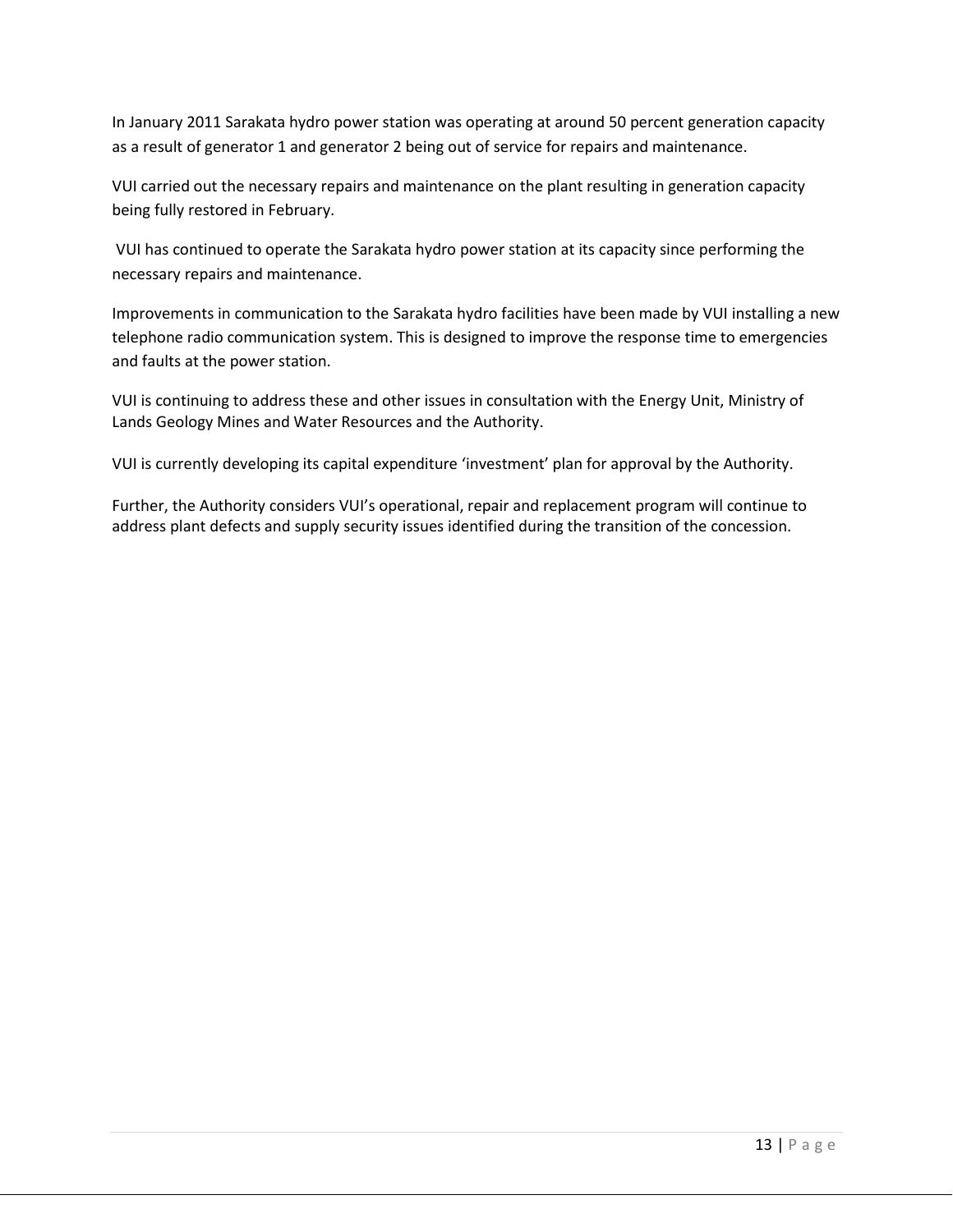## <span id="page-13-0"></span>**3.2 Generation**

| <b>Generation</b>               |         |
|---------------------------------|---------|
| Installed Capacity (kW)         | 4150    |
| Monthly Peak Demand (kWh)       | 1509    |
| Gross Diesel energy (kWh)       | 977348  |
| Gross hydro energy (kWh)        | 2372603 |
| <b>Total Gross energy (kWh)</b> | 3349951 |
| Generation efficiency (%)       | 97.04   |

#### **Renewable generation capacity**

| <b>Hydro Generation</b> | Turbine #1     | Turbine #2     | Turbine #3     | Total |
|-------------------------|----------------|----------------|----------------|-------|
| Installed Capacity (kW) | 300            | 300            | 600            | 1200  |
| Commissioning year      | March 95       | <b>Nov 95</b>  | Jan 09         |       |
| Make                    | Kubota         | Kubota         | Kubota         |       |
| Model                   | <b>Francis</b> | <b>Francis</b> | <b>Francis</b> |       |

#### **Diesel generation capacity**

| <b>Diesel Generation</b> | G1             | G2    | G3    | G <sub>4</sub> | G5    | Total |
|--------------------------|----------------|-------|-------|----------------|-------|-------|
| Installed Capacity (kW)  | 800            | 800   | 600   | 250            | 400   | 2850  |
| Commissioning year       | 2001           | 1999  | 1992  | 2006           | 1999  |       |
| Make                     | <b>Cummins</b> |       |       |                |       |       |
| Model                    | <b>KTA50</b>   | KTA50 | KTA38 | NT855          | VTA28 |       |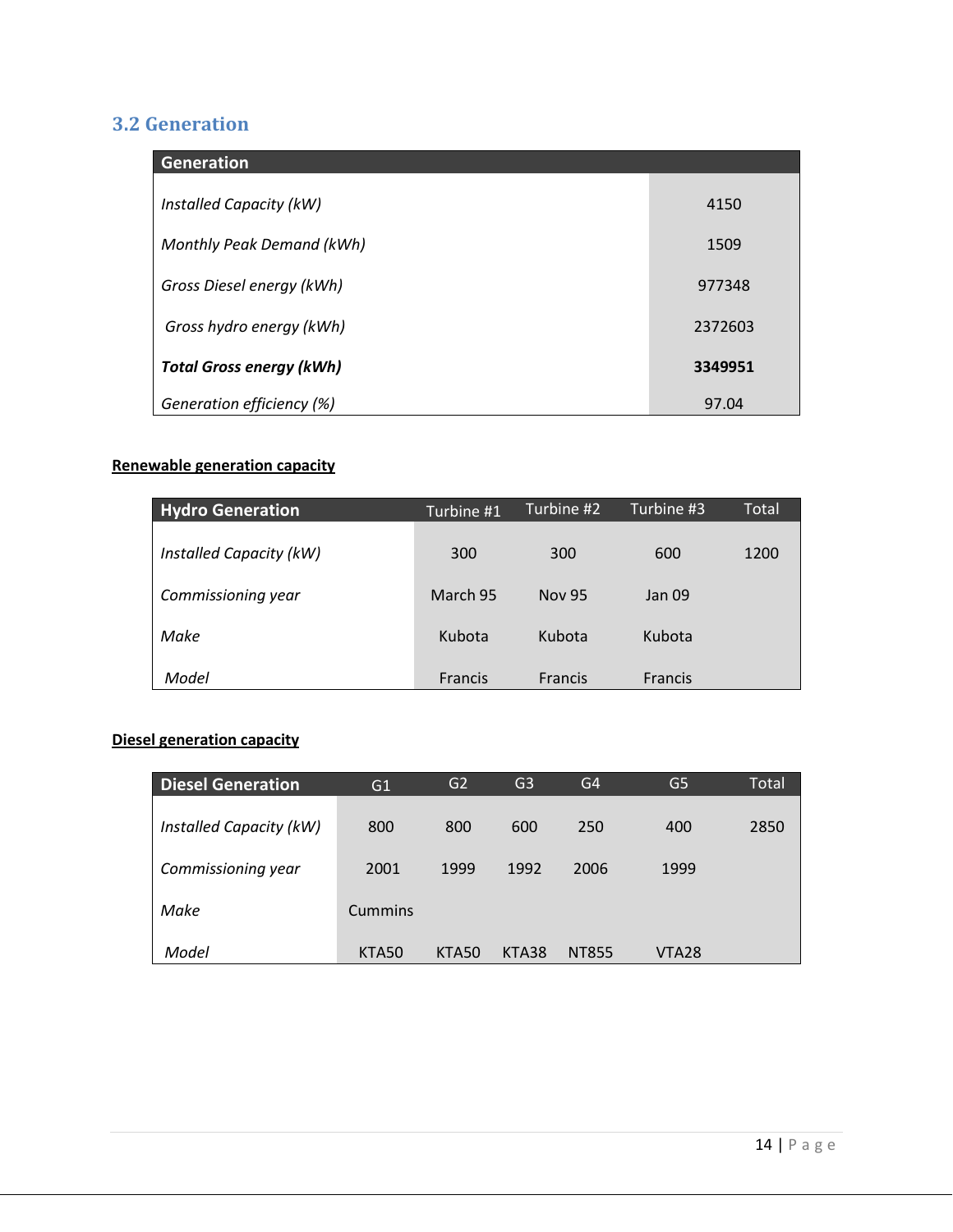#### **Energy supplies since January 2011**

| <b>Energy Supplies</b>                     | January | February | March  | April  | May    |
|--------------------------------------------|---------|----------|--------|--------|--------|
| <b>Monthly Gross Energy (Diesel)</b>       | 287890  | 149030   | 215710 | 199410 | 125308 |
| <b>Monthly Energy Supplied</b><br>(Diesel) | 280578  | 141695   | 206581 | 192501 | 117938 |
| Monthly Gross Energy (Hydro)               | 409100  | 517380   | 511490 | 528690 | 405943 |
| <b>Monthly Energy Supplied</b><br>(Hydro)  | 396746  | 503329   | 500561 | 514957 | 395868 |

#### <span id="page-14-0"></span>**3.3 Distribution Network**

#### **High voltage and low voltage networks**

| <b>Distribution</b>                 |       |
|-------------------------------------|-------|
| High Voltage Ariel length (m)       | 51107 |
| High Voltage Underground length (m) | 16226 |
| Total High Voltage length (m)       | 67333 |
| Low Voltage Ariel length (m)        | 50648 |
| Low Voltage Underground length (m)  | 9978  |
| <b>Total Low Voltage length (m)</b> | 60626 |
| Distribution efficiency (%)         | 98.94 |

#### **Network length per high voltage line**

| <b>Feeder (Line)</b>        | Underground (m) | Arial (m) | Total (m) |
|-----------------------------|-----------------|-----------|-----------|
| Feeder 0 Hydro              | 9,997           | 32,775    | 42,772    |
| Feeder 1 Industrial Zone    | 4,145           | 5,887     | 10,032    |
| Feeder 2 Hospital           | 1,321           | 10,265    | 11,586    |
| <b>Feeder 3 Centre Town</b> | 576             | 0         | 576       |
| Feeder 4 Sarakata           | 187             | 2,180     | 2,997     |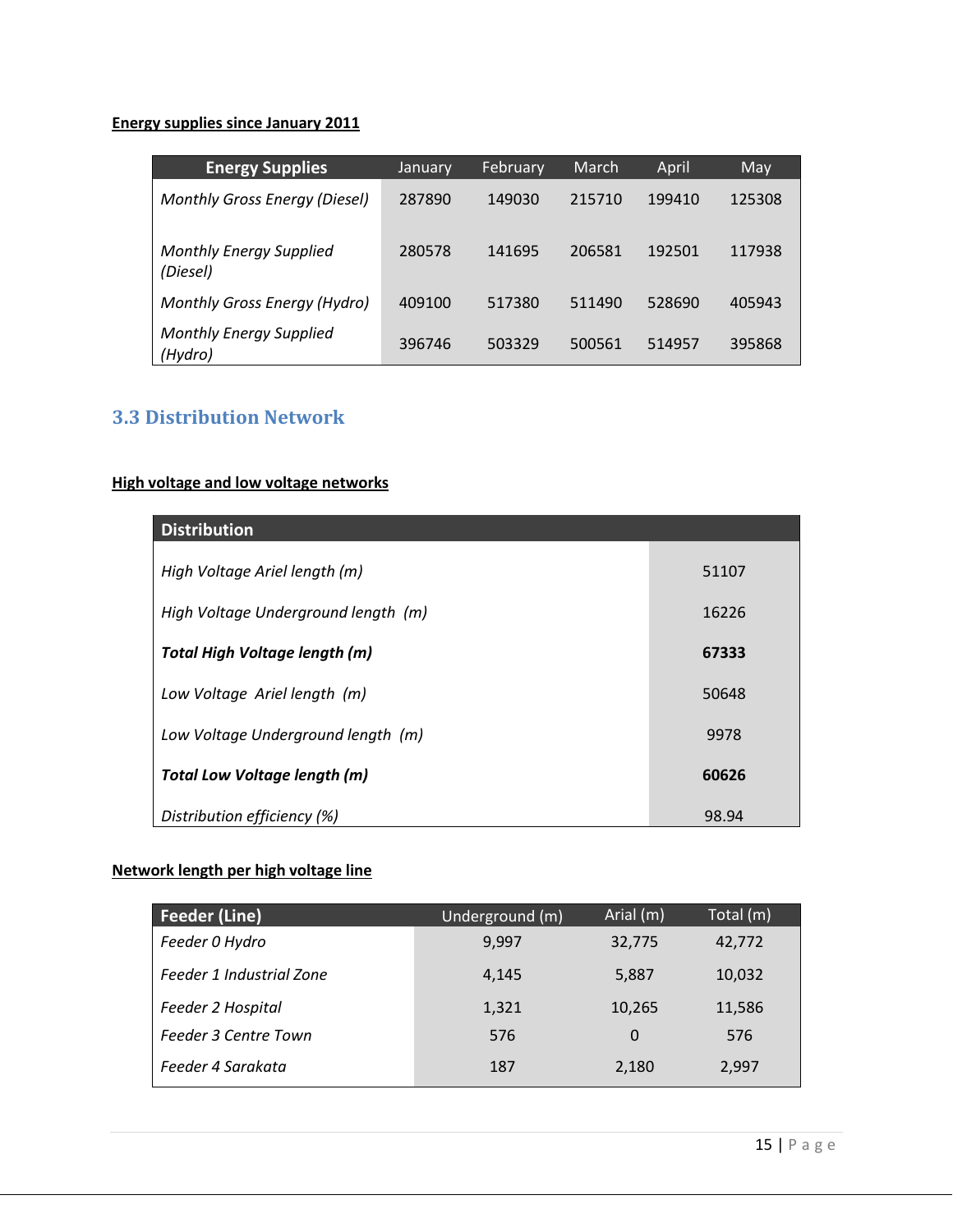| <b>Public Distribution</b><br>Transformers |                |             | <b>Private Transformers</b> |                   |                          | Total                 |                  |                          |
|--------------------------------------------|----------------|-------------|-----------------------------|-------------------|--------------------------|-----------------------|------------------|--------------------------|
| Power                                      | Number         | Total (kVA) | Power                       | Number            | Total (kVA)              | Power                 | Number           | Total (kVA)              |
| Single<br>Phase<br>15                      | $\mathbf{1}$   | 15          | Single<br>Phase<br>15       | $\pmb{0}$         | $\pmb{0}$                | Single<br>Phase<br>15 | $\mathbf{1}$     | 15                       |
| Tri-<br>phase                              | -              |             | Tri-<br>phase               | $\qquad \qquad -$ | $\overline{\phantom{m}}$ | Tri-<br>phase         |                  | $\overline{\phantom{a}}$ |
| 15                                         | $\mathbf{1}$   | 15          | 15                          | $\pmb{0}$         | $\boldsymbol{0}$         | 15                    | $\mathbf{1}$     | 15                       |
| 20                                         | $\mathbf 0$    | $\pmb{0}$   | 20                          | $\boldsymbol{0}$  | $\boldsymbol{0}$         | 20                    | $\pmb{0}$        | $\boldsymbol{0}$         |
| 25                                         | 3              | 75          | 25                          | $\pmb{0}$         | $\pmb{0}$                | 25                    | 3                | 75                       |
| 50                                         | 22             | 1100        | 50                          | $\overline{4}$    | 200                      | 50                    | 26               | 1300                     |
| 100                                        | $\overline{7}$ | 700         | 100                         | 5                 | 500                      | 100                   | 12               | 1200                     |
| 160                                        | $\overline{4}$ | 640         | 160                         | $\pmb{0}$         | $\pmb{0}$                | 160                   | 4                | 640                      |
| 250                                        | $\overline{2}$ | 500         | 250                         | $\mathbf{1}$      | 250                      | 250                   | 3                | 750                      |
| 400                                        | $\mathbf 1$    | 400         | 400                         | $\pmb{0}$         | $\pmb{0}$                | 400                   | $\mathbf{1}$     | 400                      |
| 630                                        | $\mathbf 0$    | $\mathbf 0$ | 630                         | $\pmb{0}$         | $\pmb{0}$                | 630                   | $\boldsymbol{0}$ | $\pmb{0}$                |
| 1000                                       | $\pmb{0}$      | $\pmb{0}$   | 1000                        | $\pmb{0}$         | $\pmb{0}$                | 1000                  | $\pmb{0}$        | $\pmb{0}$                |
| Total                                      | 41             | 3445        | Total                       | 10                | 950                      | Total                 | 51               | 4395                     |

#### **Number of transformer stations per kilo-volt-ampere (kVA) rating**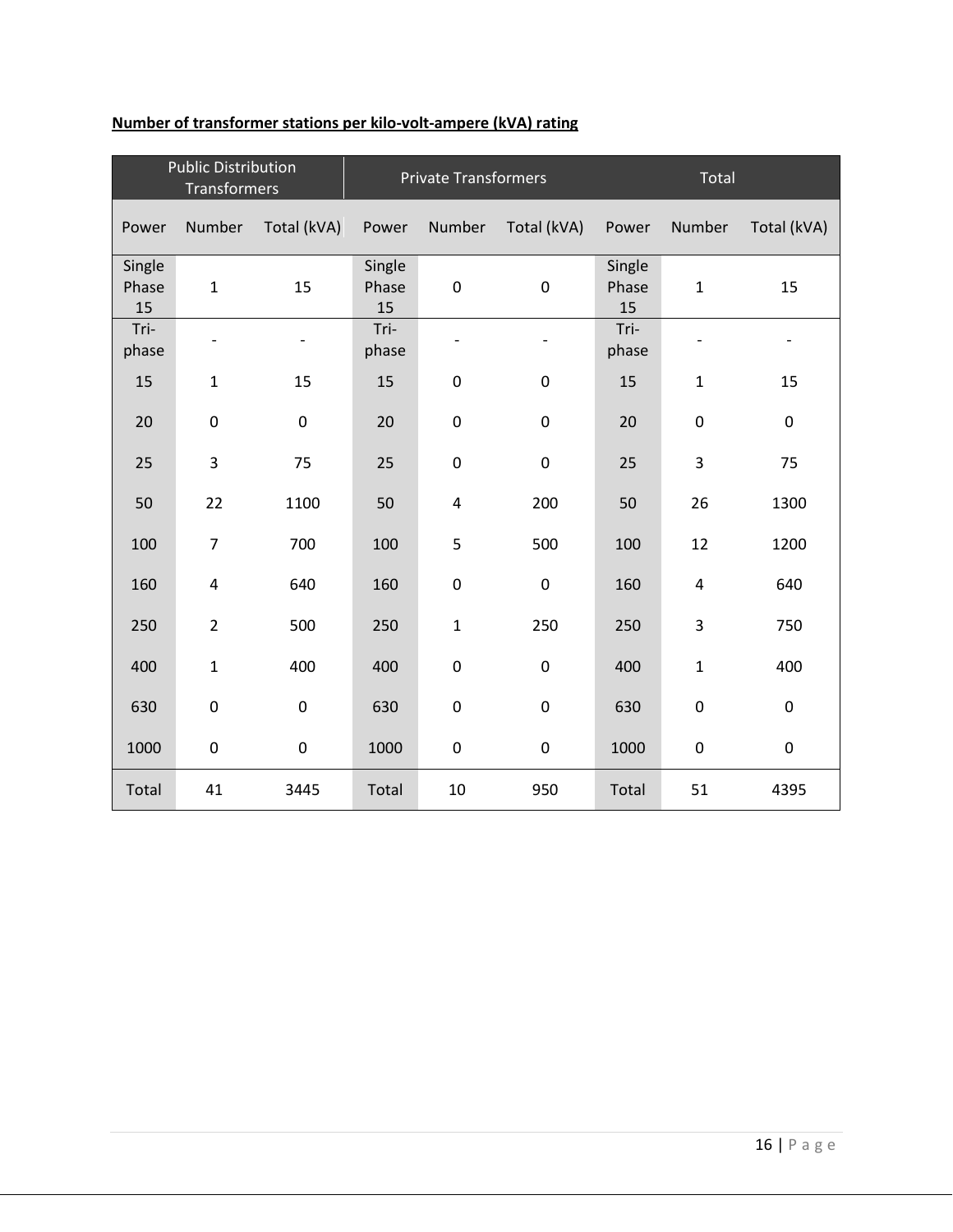#### **Energy efficiency chart**

| <b>Total Production</b>   |           | 3,349,976 | Generation<br>Efficiency              | 97.04 | Energy Supplied/<br><b>Energy Generated</b>   |
|---------------------------|-----------|-----------|---------------------------------------|-------|-----------------------------------------------|
| <b>Diesel</b>             | 2,372,603 |           |                                       |       |                                               |
| + Hydro                   | 977,348   |           |                                       |       |                                               |
| -Auxiliaries              | 99,196    |           |                                       |       |                                               |
| <b>Supplied Energy</b>    |           | 3,250,754 | <b>Distribution</b><br>Efficiency (%) | 94.77 | <b>Energy Distributed/Energy</b><br>Supplied  |
| -Distribution Losses      | 169,898   |           |                                       |       |                                               |
| <b>Energy Distributed</b> |           | 3,080,856 | Sale Efficiency<br>(% )               | 98.94 | Energy Sold/Energy<br>Distributed             |
| -Not Invoiced             | 32,704    |           |                                       |       |                                               |
| <b>Sold Energy</b>        |           | 3,048,152 | Global<br>Efficiency (%)              | 91.97 | <b>Energy Distributed/Energy</b><br>Generated |
| Low voltage               | 2,059,937 |           |                                       |       |                                               |
| High voltage              | 988,215   |           | Overall<br>Efficiency (%)             | 90.99 | <b>Energy Sold/Energy</b><br>Generated        |

Note: the above chart indicates looses accumulated through generation, distribution and sales as of May 2011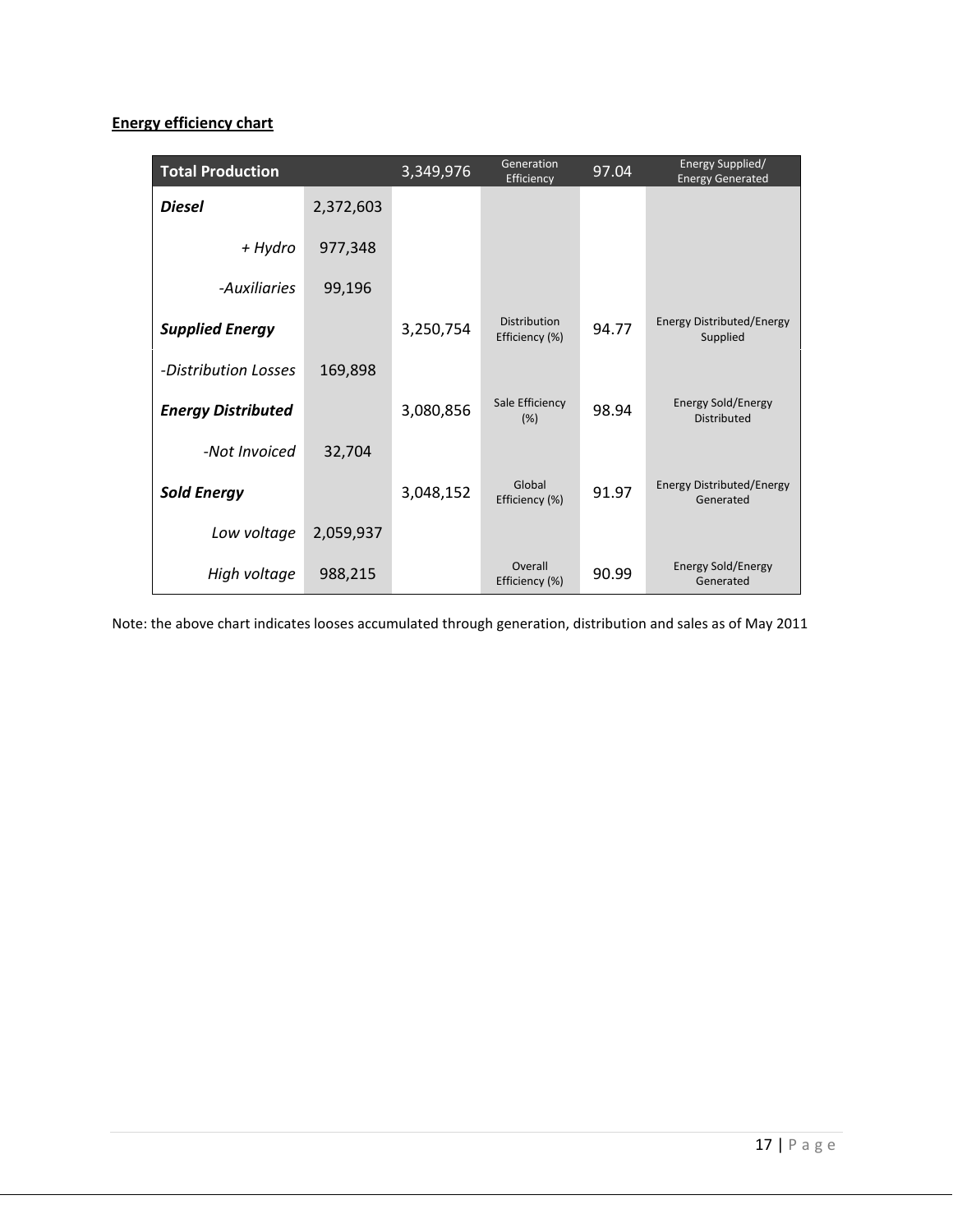#### <span id="page-17-0"></span>**3.4 Sales Data**

#### **Monthly Energy sold since January 2011**

| <b>Energy Sales</b>                             | January | February | March' | April  | May    |
|-------------------------------------------------|---------|----------|--------|--------|--------|
| Monthly energy sold since<br>January 2011 (kWh) | 511084  | 633320   | 589070 | 674251 | 640427 |

#### **Total number of customers per tariff category as of May 2011**

| <b>Tariff Category</b>     | Interim<br>low<br>voltage | <b>Sports</b><br>fields | Public<br><b>Lighting</b> | High voltage |
|----------------------------|---------------------------|-------------------------|---------------------------|--------------|
| <b>Number of Customers</b> | 2239                      |                         | 24                        | 14           |

#### **Monthly electricity consumption per customer tariff category**

| Monthly average electricity consumption per customer tariff category (kWh) |                 |                 |                          |                          |        |
|----------------------------------------------------------------------------|-----------------|-----------------|--------------------------|--------------------------|--------|
|                                                                            | January         | <b>February</b> | <b>March</b>             | <b>April</b>             | May    |
| Interim low voltage                                                        | 893             | 1175            | 1060                     | 1224                     | 1086   |
| Sports fields                                                              | $\qquad \qquad$ |                 | $\overline{\phantom{a}}$ | $\overline{\phantom{a}}$ |        |
| Public lighting                                                            | 166             | 152             | 194                      | 208                      | 187    |
| High voltage                                                               | 13,122          | 14,135          | 13,878                   | 14,270                   | 15,182 |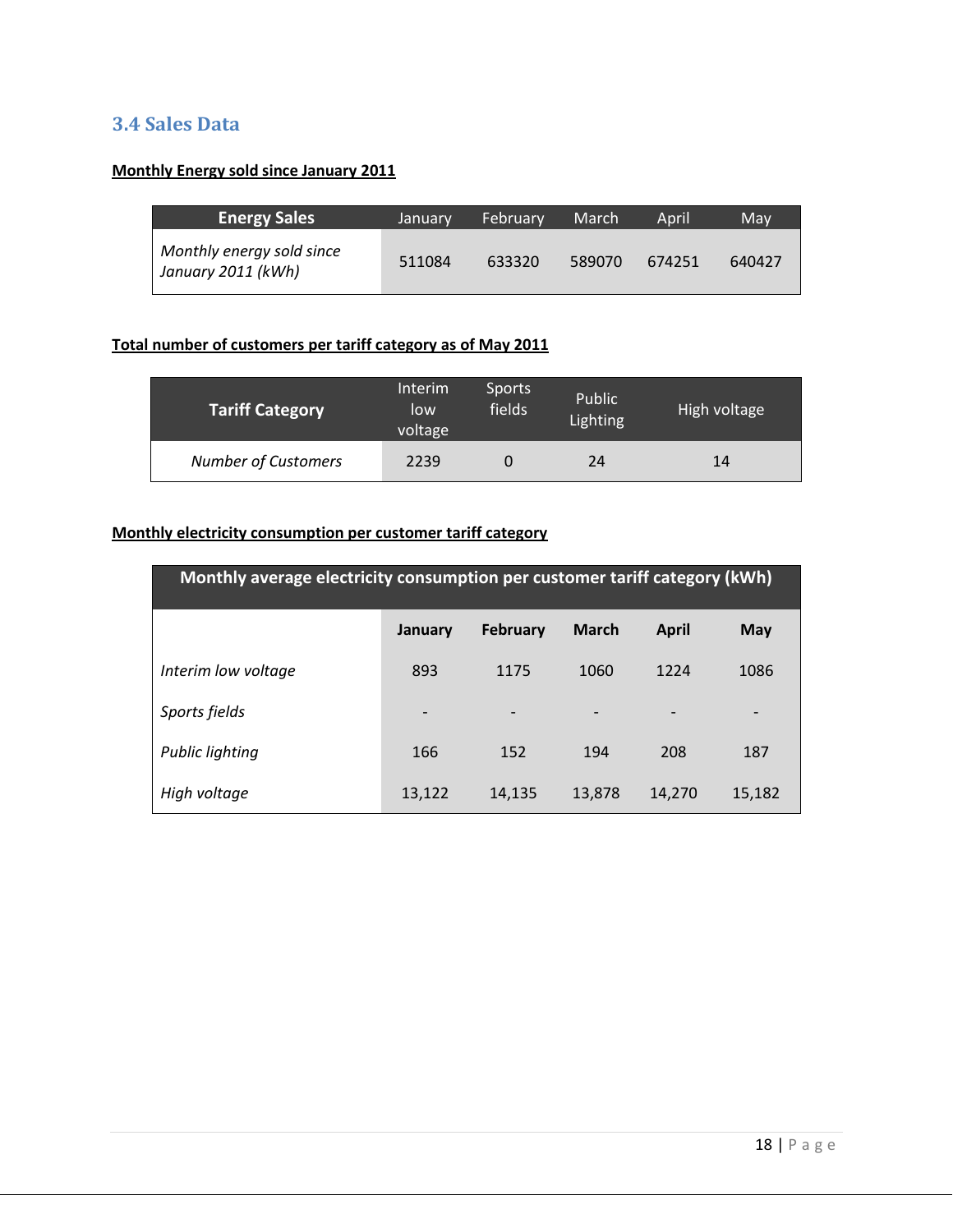## <span id="page-18-0"></span>**4. Safety Performance**

#### <span id="page-18-1"></span>**4.1 What we found**

VUI recorded no industrial accidents for the period 1 January to 30 June 2011.

To reduce the likelihood of accidents, VUI has implemented its safety program to minimize the likelihood of incidents and accidents occurring in the work place.

VUI has introduced its Health Safety and Environment Policy, undertaken a 'walk-through survey and activity observation' program to identify safety risks and issues and provided safety .

The Authority found that VUI is ensuring safety standards are being implemented; ensuring employees comply with the standards and providing the required safety equipment for its employees to perform their tasks safely.

Fire evacuation procedures have been implemented. VUI is currently installing localised smoke and fire alarms at the power stations and constructing a fire escape at the Sarakata hydro power station for its employees.

VUI has implemented a record management system to monitor and control public access into its facilities. Safety inductions for its visitors have also been implemented to ensure public safety.

Network inspections have been carried out to identify, inter alia, risks to the public by trees, recreational areas adjacent power lines and electrical facilities operated and maintained by VUI.

VUI has implemented an awareness program to educate the public on the risks associated with electrical supply and installations.

A safety management system has been put in place by VUI to manage contractor safety and work activities.

VUI has implemented health and safety familiarisation training for its employees and contractors. This training included safety manual familiarisation, electrical safety, fire safety and evacuation system, familiarisation of the *Health and Safety at Work Act 1988*, environmental and disaster response training.

Public access and security improvements have been put in place by VUI to restrict access by the public to facilities that pose a risk to public safety.

VUI conducts regular safety and site inspections of the power stations ensuring compliance with legislative requirements and safety standards.

Disaster management procedures have been put in place by VUI, including an Operational Business Continuity Plan.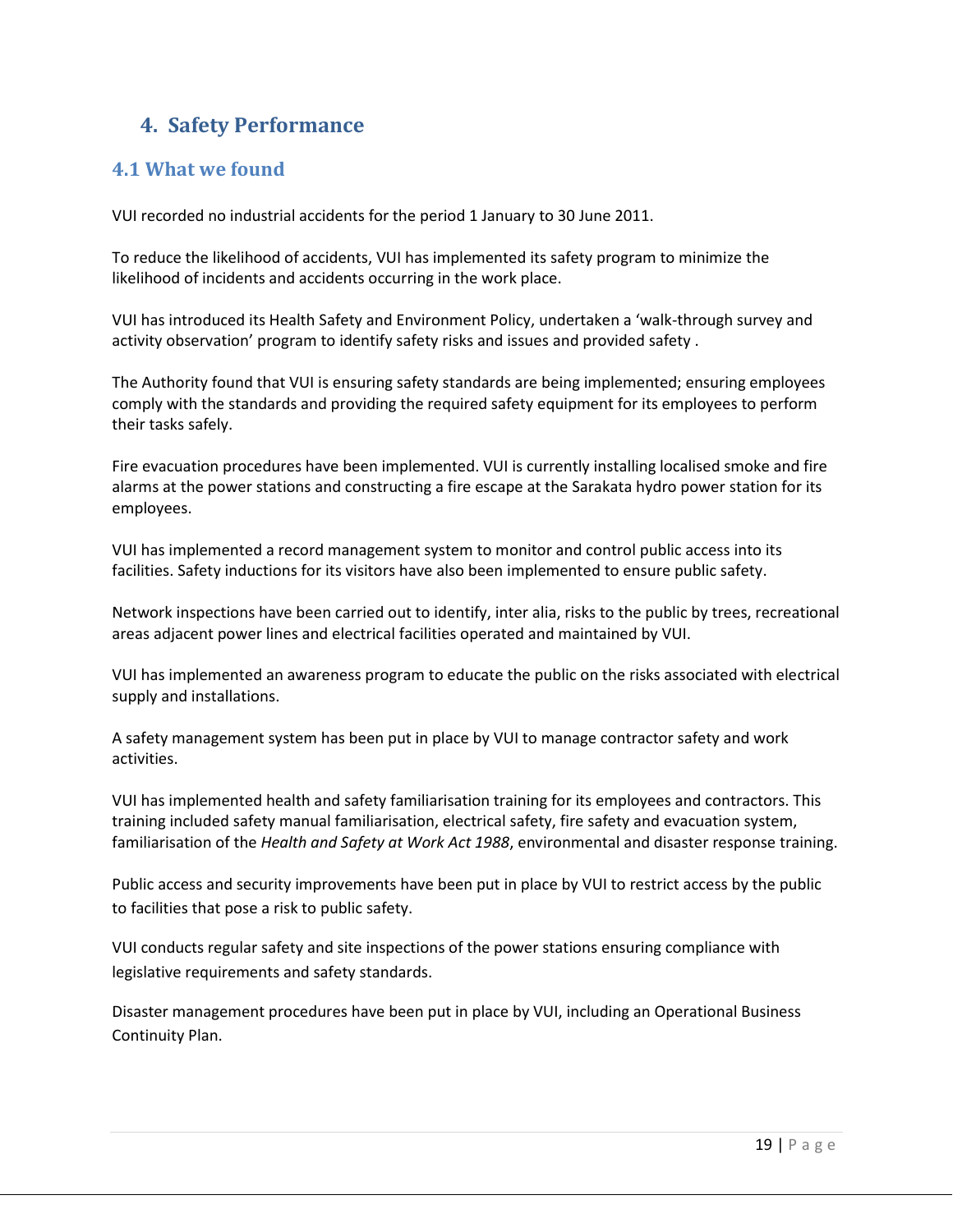#### <span id="page-19-0"></span>**4.2 Employee & contractor safety**

VUI has implemented its Health Safety and Environment Policy.

VUI noted that employees had limited formal safety training and were not aware of the Occupational Health and Safety Policy.

Personal Protective Equipment (PPE) was updated and issued by VUI to employees for their safety in the work place.

Inspections and audit of employee's safety gear have been carried out by VUI, identifying deviations from the safety standards set by VUI.

Hot work and smoking controls within compounds and facilities have been implemented by VUI. A hot work permit system has been introduced to ensure employee safety during hot work activities.

Designated smoking areas have been identified for employee use.

Fire alarms, response procedures and fire escape audit conducted by VUI found that there were no fire sirens or means of fire alert systems installed in the power station and building facilities. The audit identified deficiencies in fire evacuation procedures at the power station sites.

Site visits are conducted on a regular basis to inspect work safety by VUI's contractors.

A work safety planning sheet has been put into place for the work teams to use, which details all preparation activities, isolation points, tools, communication system and switching items for the work.

#### <span id="page-19-1"></span>**4.3 Public safety**

The safety of the public is paramount when delivering electricity services to customers.

Inspection and audit of customer installations have been carried out by VUI. This inspection identified a number of customer connections to be unsafe.

An assessment of perimeter fences and security access to the power station facilities was carried out by VUI. The inspection found deficiencies in facility security which VUI has addressed by ensuring gates are effectively secured, access policy instigated and installation of security fencing and devices are installed.

Safety inspections carried out on the network include monthly inspections of the Sarakata hydro power station and weekly inspections of the Luganville diesel power station.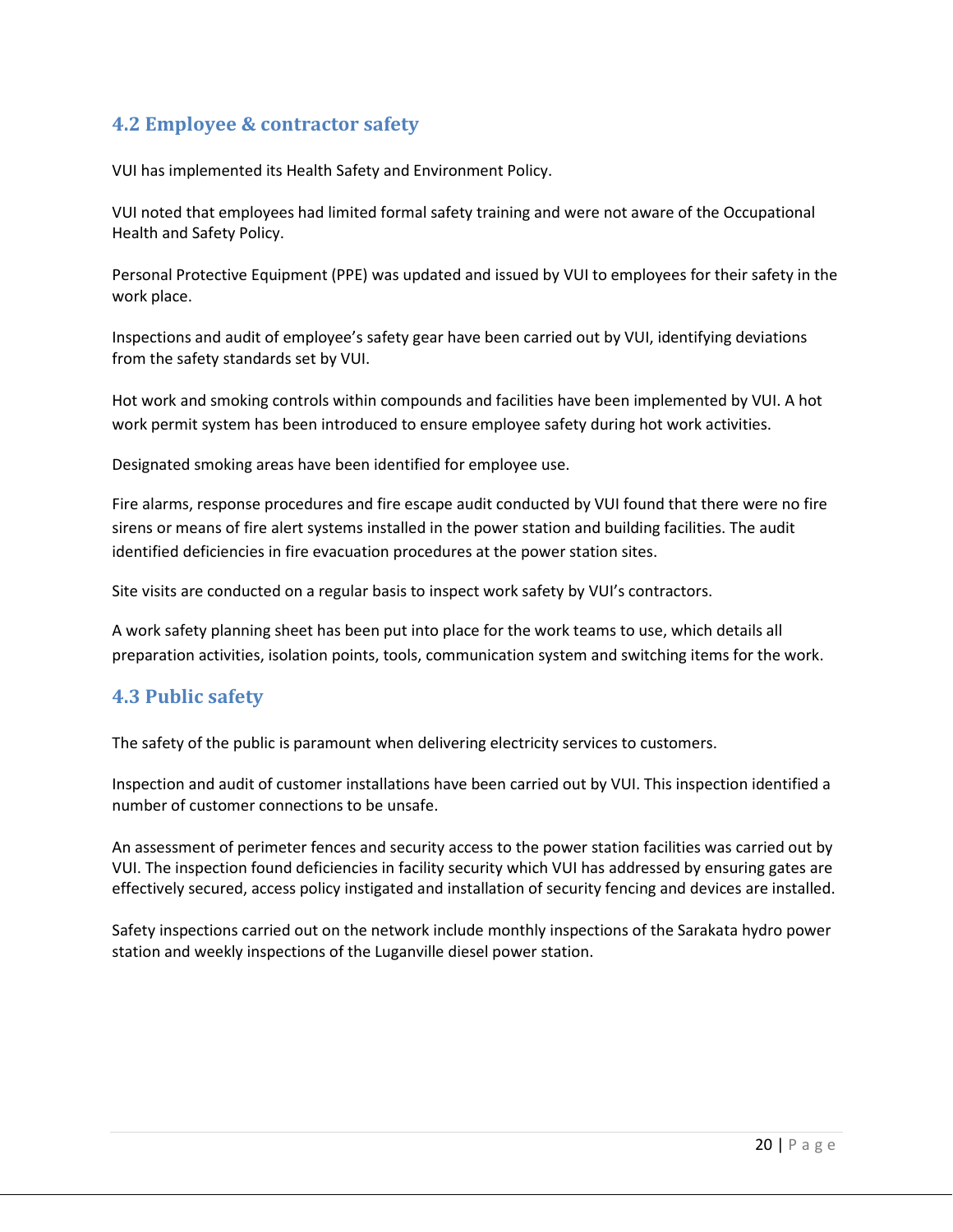#### <span id="page-20-0"></span>**4.4 Environment and facility security**

VUI has put in place fuel containment procedures to mitigate the risk of loss or damage to the environment due to spillages of fuel and oil.

Fuel storage facilities and transformers are effectively 'bunded' to protect the environment in the event of a spillage. Locking mechanisms have been installed to prevent continuous drainage of contaminated water into the environment.

Vegetation has been cleared along perimeter fences at the Luganville diesel power station and security lighting has been repaired and upgraded. Additional security lighting has been installed at the Sarakata hydro power station.

Emergency and exit lighting facilities at the Luganville diesel power station was found to be ineffective. VUI has installed emergency lighting and is procuring battery back-up exit lighting for the facility.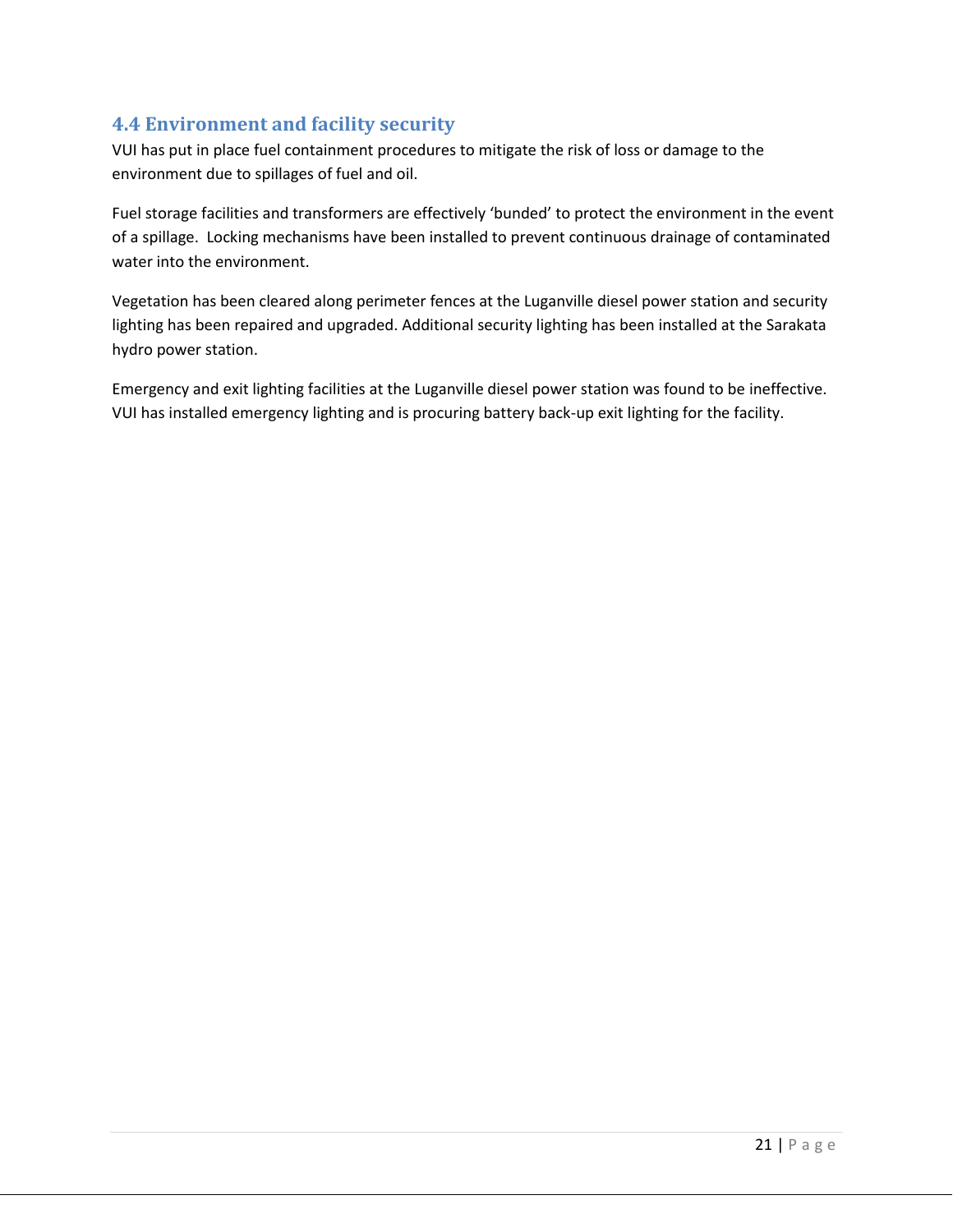## <span id="page-21-0"></span>**5. Customer Service**

#### <span id="page-21-1"></span>**5.1 What we found**

VUI reconnected 139 customers who previously were supplied electricity. Customers requesting that their supply be reconnected did not provide reasons as to why they had not requested reconnection before 1 January 2011.

Disconnection of customers who continually fail to pay outstanding accounts should be a last resort for the utilities.

The Authority noted that VUI has assisted customers to help them avoid disconnection by assessing their service needs and billing requirements, offering them reasonable payment plans and assistance, and providing energy efficiency advice.

No disputes between the customer and VUI were referred to the Authority.

VUI manages its customer complaints by utilising its "Service Order Process" to investigate all complaints including enquiries. Service orders are issued by the Customer Service group to VUI meter readers or the line crew for investigation and actioning.

VUI has consulted with local communities and leaders in the Pepsi, Capricon, Bon Bon, Showground and Fanafo areas surveying network requirements and customer needs.

#### <span id="page-21-2"></span>**5.1.1 Tariff structure issues and interim tariff solution for Luganville**

VUI implemented the Authority's Tariff Decision May 2010 to electricity customers in Luganville. The Authority set the tariff for electricity during the tariff review process undertaken with the previous concession.

At 1 January 2011, the new tariff for the other concessions, Port Vila, Tanna and Malekula could not be applied due to the pending arbitration between the Government and UNELCO.

The Authority sets the tariff for electricity (P); however actual P is not necessarily paid by all customers. This is reflected in the tariff structure where the rate (P) is adjusted for the different customer categories. The tariff structure can be used as an instrument to award different customer categories with different tariffs, for example:

- low income households receive a lower rate than P, while consumers with higher consumption are billed more than P in order to compensate; and
- the tariff structure is revenue neutral, meaning that overall, whether the utility charges the actual tariff P to all customers, or offers customers options under the tariff structure, the resulting revenue is the same for the utility.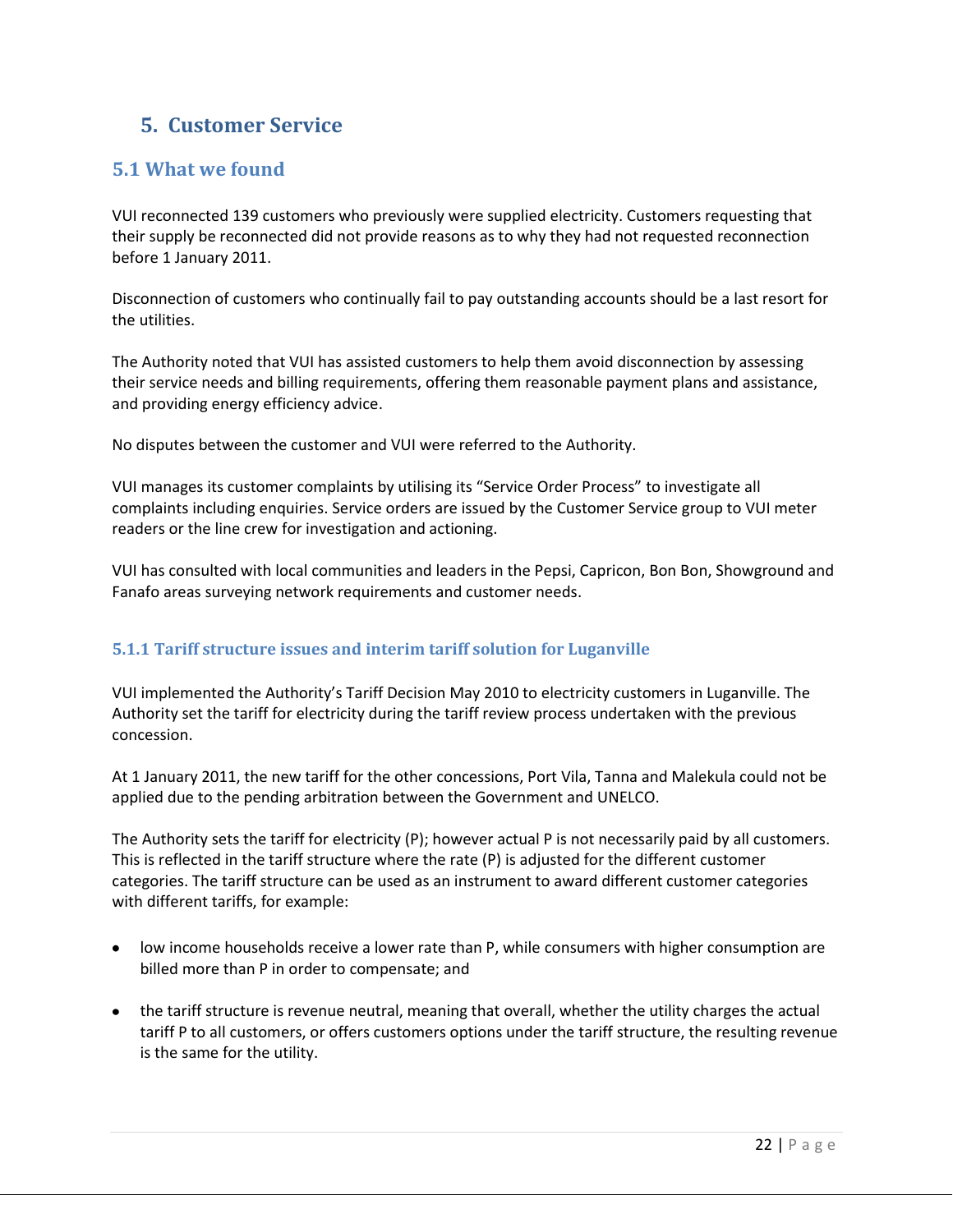The Authority had agreed to the tariff structure in its Tariff Review Final Decision May 2010 on the basis of customer information provided to it by UNELCO in its submissions during the review. The information provided by UNELCO was unclear on actual demand as data outlined averages that led to a tariff structure which caused high prices for various tariff groups when it was applied in Luganville. The Authority sought VUI's current customer billing data and found that many customers were in tariff categories that did not match their consumption levels. This resulted in high bills for some customers, low bills for others with same consumption in the Luganville concession.

With VUI's cooperation, the Authority issued an interim tariff that removed fixed charges, and created one "fair" tariff category vs previously confusing three, with customer being placed in optimal categories.

The Authority conducted a number of public forums in Luganville and has assisted customers understand their accounts and energy usage.

Customers have responded positively to VUI's management of this issue.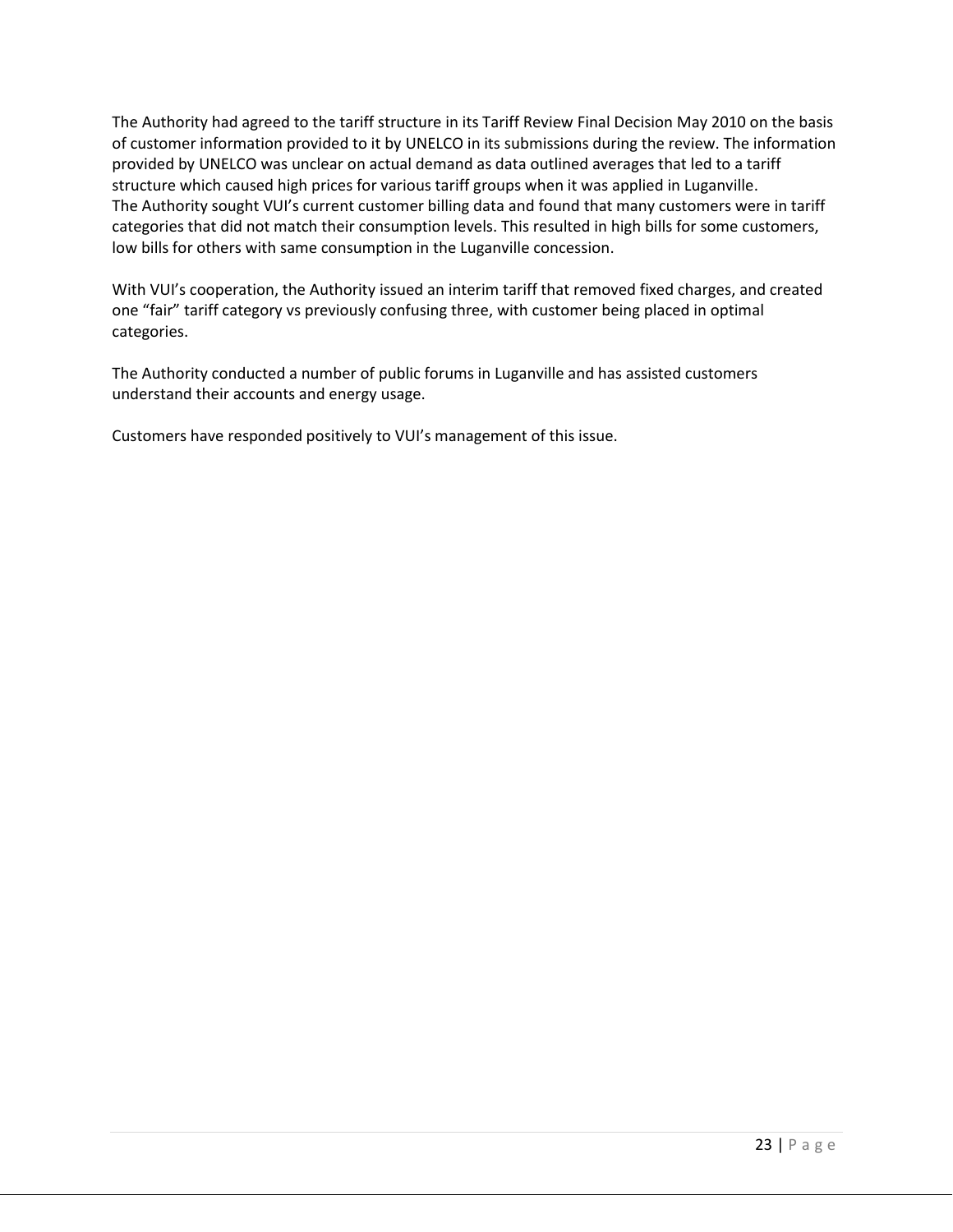## <span id="page-23-0"></span>**5.2 Customer Connections**

| <b>Customers</b>                                          |                 |
|-----------------------------------------------------------|-----------------|
| <b>New connections</b>                                    | 23              |
| <b>Reconnections</b>                                      | 139             |
| Reasons for re-connections were not provided by customers |                 |
| <b>Disconnections</b>                                     | 54              |
| Disconnections for non payment                            | (25)            |
| Disconnection at customers request                        | (29)            |
| <b>Connections per supply area</b>                        | (Not Available) |

## <span id="page-23-1"></span>**5.3 Customer enquiries, complaints and disputes**

| <b>Customers</b>                                         |       |
|----------------------------------------------------------|-------|
| <b>Customer enquiries received by VUI</b>                | 1191  |
| Supply/connection enquiries                              | (191) |
| Service Orders/ Other enquiries                          | 1000  |
| <b>Customer complaints received by VUI</b>               | 3     |
| Electricity account complaint                            | (1)   |
| Meter reading complaint                                  | (2)   |
| <b>Disputes</b>                                          | Nil   |
| Referred to the Authority by the customer for resolution | (Nil) |
| <b>Total</b>                                             | 1194  |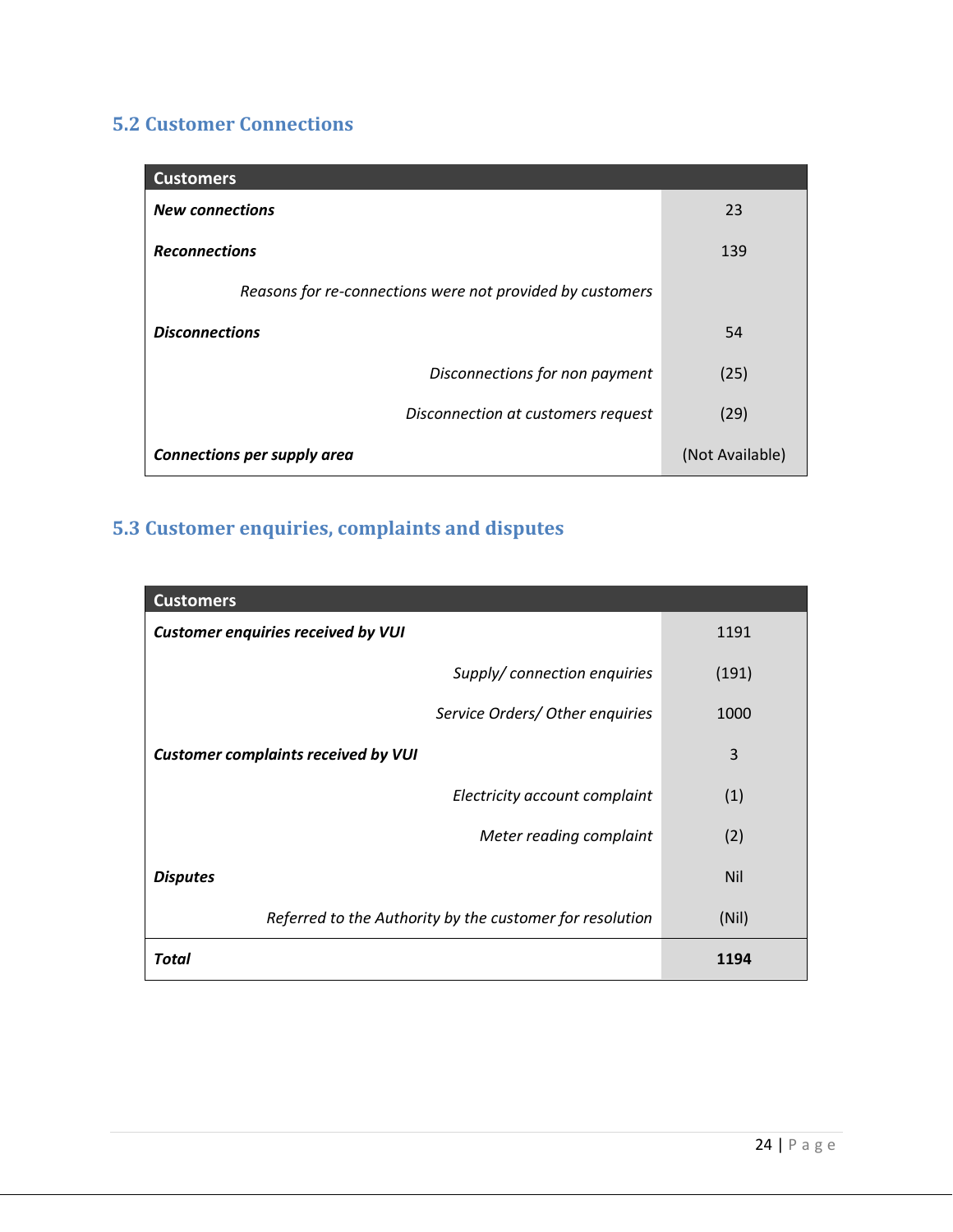## <span id="page-24-0"></span>**6. Reliability and Quality of Supply**

#### <span id="page-24-1"></span>**6.1 What we found**

Customers in Luganville experienced a number of supply outages during the period under review.

Unplanned outages i.e. outages due to cyclones, thunderstorms and vandalism accounted for the majority of interruptions to supply experienced by customers in Luganville.

A small portion of unplanned outages were due to trees and vegetation encroaching the minimum clearance zone.

VUI implemented its Vegetation Clearance Program to mitigate the risk of further interruptions due to trees and vegetation.

A low number of unplanned outages were caused by technical faults on the system and equipment.

Plant and equipment maintenance reports held by the previous concessionaire had not been provided to VUI during the transition period.

VUI reported that no customer complaints were received regarding quality of supply. However, VUI has identified voltage irregularities on the high voltage network which VUI is investigating and identifying options to resolve these issues.

| Program                                                   | Objective                                                                                                                                                                      |
|-----------------------------------------------------------|--------------------------------------------------------------------------------------------------------------------------------------------------------------------------------|
| <b>Distribution Transformer</b><br>preventive maintenance | Maintenance work on every distribution transformer on the<br>network to repair damaged transformer as well as to identify<br>how to efficiently use transformers               |
| Transmission and distribution line<br>clearing program    | Routine clearance of line paths to reduce vegetation damaging<br>lines and poles during storms                                                                                 |
| Transmission and distribution line<br>maintenance program | Program for regular maintenance on the transmission and<br>distribution network                                                                                                |
| Meter maintenance program                                 | Program is for maintenance, repair and identification of faulty<br>meters. It is also an inventory measure and a means of<br>response to customer complaints related to meters |

A preventative maintenance program has been developed and implemented by VUI.

VUI conducted a Health and Safety Environment (HSE) survey to assess the condition and operation customer's meters and connections. As a result of the survey, VUI is preparing its meter replacement program for approval by the Authority.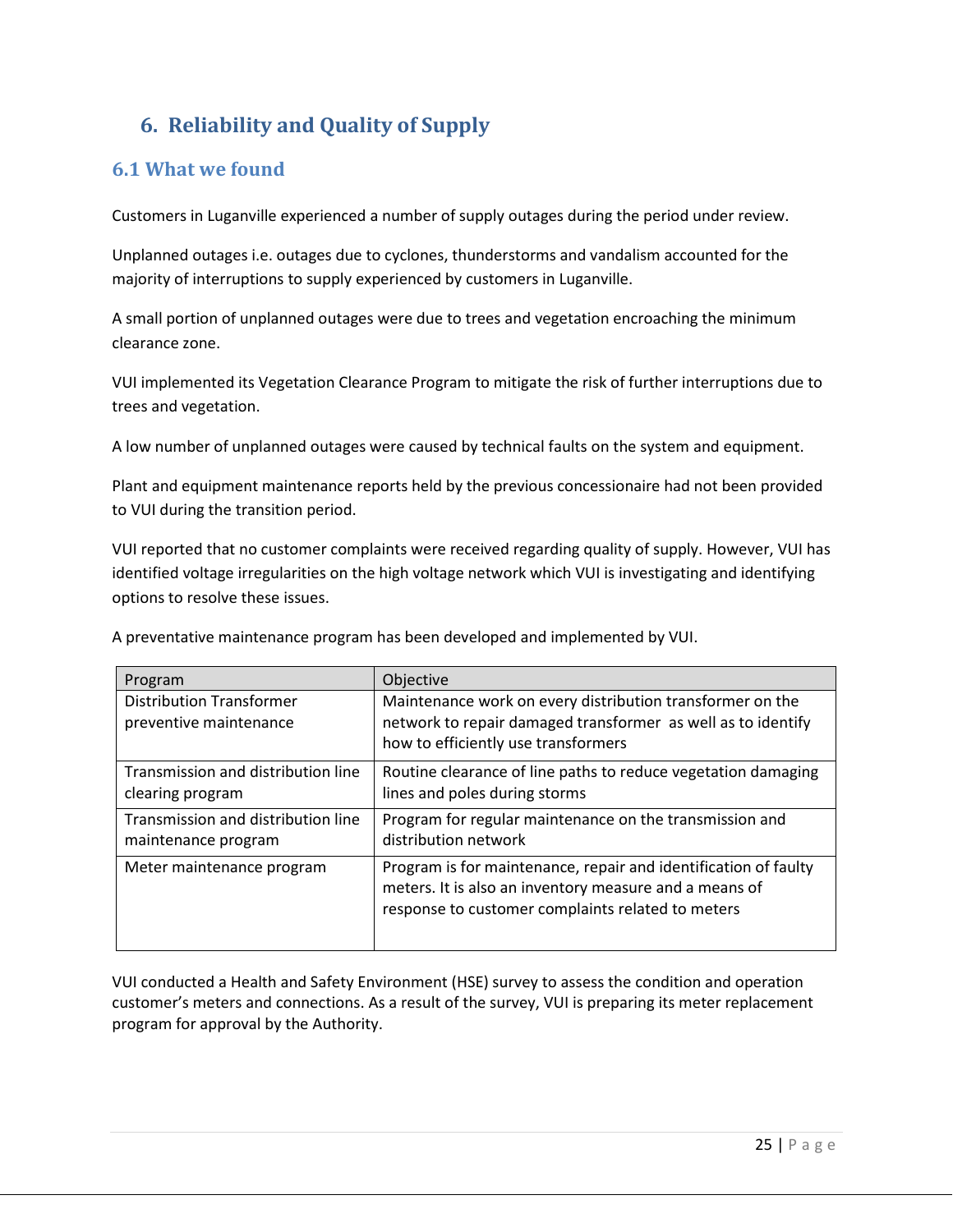## <span id="page-25-0"></span>**6.2 Reliability data**

|                              | Planned Interruptions                                            |              |                          |         |            |                  |              |               |                        |      | Unforeseen Interruptions                                                                      |                 |                                |                  |       |              |                         |          |
|------------------------------|------------------------------------------------------------------|--------------|--------------------------|---------|------------|------------------|--------------|---------------|------------------------|------|-----------------------------------------------------------------------------------------------|-----------------|--------------------------------|------------------|-------|--------------|-------------------------|----------|
|                              | A.N.I.                                                           | A.D.L. (min) | Number                   |         |            |                  |              |               |                        |      | A.N.L<br>A.D.I. (min)                                                                         | Number          |                                |                  |       |              |                         |          |
| Generation                   |                                                                  |              |                          |         |            |                  |              |               |                        |      | 2.0<br>10.0                                                                                   | $\overline{2}$  |                                |                  |       |              |                         |          |
| Distribution                 | 0.26                                                             | 35.5         | $\overline{2}$           |         |            |                  |              |               |                        |      | 15<br>11.4                                                                                    | $\overline{2}$  |                                |                  |       |              |                         |          |
| Nature                       | 0.19                                                             | 22.9         | $\overline{2}$           |         |            |                  |              |               |                        |      | 7.5<br>186.9                                                                                  | 14              |                                |                  |       |              |                         |          |
| Total                        | 0.45                                                             | 58.3         | 4                        |         |            |                  |              |               |                        |      | 10.9<br>208.4                                                                                 | 18              |                                |                  |       |              |                         |          |
| Total                        | A.N.I.:<br>A.N.I. = Average number of interruptions per customer | 11.4         |                          | A.D.I.: |            |                  |              |               | 266.7 minutes/customer |      | Energy not suppli<br>A.D.I. = Average duration of interruption supply per customer in minutes | 4058 kWh        |                                |                  |       |              |                         |          |
|                              |                                                                  |              |                          |         |            |                  |              |               |                        |      |                                                                                               |                 |                                |                  |       |              |                         |          |
| Date                         | Reason                                                           |              | <b>Duration</b>          | A.D.I.  | <b>RNI</b> | EN <sub>.5</sub> | Custome<br>š | xfmmms<br>os. | Time                   | Date | Reason                                                                                        | <b>Duration</b> | A.D.I.                         | ANI <sub>1</sub> | E.N.S | No. Customer | xfmmns<br>$\frac{3}{2}$ | Time     |
|                              | Planned interruption to service<br>2/27 Market xfmr              |              | 60                       | 8.9     | 0.15       | 97               | 337          | 12            | 6:00                   |      | 1/10 Lightning strike on 20 kV line                                                           | 60              | 60.0                           | 1.00             | 1000  | 2262         | 51                      | 13:45    |
|                              | Tree cutting over line near Coral<br>3/9 Quay                    |              | 120                      | 7.7     | 0.06       | 84               | 146          |               | 6:00                   |      | Tree Branches fell on secondary<br>1/11 line, line broken                                     | 50              | 2.1                            | 0.04             | 35    | 96           | 1                       | 15:40    |
|                              | Tree cutting over line near Migotty<br>3/10 Motel                |              | 120                      | 15.1    | 0.13       | 164              | 285          | 10            | 6:00                   |      | 1/14 Tree fell on Secondary in Fanafo                                                         | 120             | 5.1                            | 0.04             | 85    | 96           | 3                       | 16:30    |
|                              | Service Breaker and insulate<br>4/16 connections substation      |              | 240                      | 26.5    | 0.11       | 287              | 250          | 18            | 6:00                   |      | 1/16 Lightning strike on 20 kV line                                                           | 45              | 45.0                           | 1.00             | 750   | 2262         | 51                      | 21:00    |
|                              |                                                                  |              |                          |         |            |                  |              |               |                        |      | Hospital feeder Loose wire at the<br>1/26 disconnect                                          | 12              | 5.4                            | 0.45             | 90    | 1021         | 17                      | 13:37    |
|                              |                                                                  |              | Total minutes off supply |         |            |                  |              |               |                        |      | Cyclone dropped coconut tree on<br>1/31 power line                                            | 240             | 30.2                           | 0.13             | 504   | 285          | 7                       | 10:00    |
| 0                            | Hydro Feeder                                                     |              | 541                      |         |            |                  |              |               |                        |      | Public Works dropped tree on<br>2/1 line, Bon Bon                                             | 150             | 8.4                            | 0.06             | 140   | 127          | 2                       | 16:30    |
| $\mathbf{1}$                 | <b>Industrial Feeder</b>                                         |              | 671                      |         |            |                  |              |               |                        |      | Intentional shorting of 20 kV line<br>2/13 by unknown                                         |                 | 6<br>6.0                       | 1.00             | 100   | 2262         | 51                      | 12:20    |
| $\overline{\mathbf{2}}$<br>¥ | Hospital Feeder                                                  |              | 663                      |         |            |                  |              |               |                        |      | Lightning strike on Centreville<br>2/13 5.5 kV line                                           |                 | 2.0<br>$\overline{\mathbf{2}}$ | 1.00             | 33    | 2262         | 51                      | 16:28    |
| 3                            | Center Town Feeder                                               |              | 141                      |         |            |                  |              |               |                        |      | 2/20 Tree fell on Secondary in Mango                                                          | 300             | 6.5                            | 0.02             | 108   | 49           | 1                       | 10:30    |
| 4                            | Sarakata Feeder                                                  |              | 141                      |         |            |                  |              |               |                        |      | 2/21 Tree fell on line Sarakata line                                                          | 60              | 5.1                            | 0.09             | 86    | 194          | $\mathbf{1}$            | 9:30     |
|                              |                                                                  |              |                          |         |            |                  |              |               |                        |      | 3/1 Lightning strike on 20 kV line                                                            | d               | 4.0                            | 1.00             | 43    | 2262         | 51                      | 0:15     |
|                              |                                                                  |              |                          |         |            |                  |              |               |                        |      | Intentional shorting of 20 kV line<br>3/2 by unknown                                          |                 | 4.0<br>4                       | 1.00             | 43    | 2262         | 51                      | 1:35     |
|                              |                                                                  |              |                          |         |            |                  |              |               |                        |      | 3/4 Vines caused short on 20 kV line                                                          |                 | 4.0<br>4                       | 1.00             | 67    | 2262         | 51                      | 16:49    |
|                              |                                                                  |              |                          |         |            |                  |              |               |                        |      | Gen 2 at hydro failure in<br>3/4 windings                                                     |                 | 5<br>5.0                       | 1.00             | 83    | 2262         | 51                      | 16:48    |
|                              |                                                                  |              |                          |         |            |                  |              |               |                        |      | Substation breaker tripped due<br>4/12 to corona effect                                       |                 | 6 <sup>1</sup><br>6.0          | 1.00             | 100   | 2262         | 51                      | 14:14    |
|                              |                                                                  |              |                          |         |            |                  |              |               |                        |      | Intentional shorting of 20 kV line<br>4/28 by unknown                                         | 40              | 4.4                            | 0.11             | 74    | 250          |                         | 18 15:20 |
|                              |                                                                  |              |                          |         |            |                  |              |               |                        |      | Diesel #5 tripped due to high<br>5/10 water temp                                              |                 | 5.0<br>5                       | 1.00             | 83    | 2262         |                         | 51 10:55 |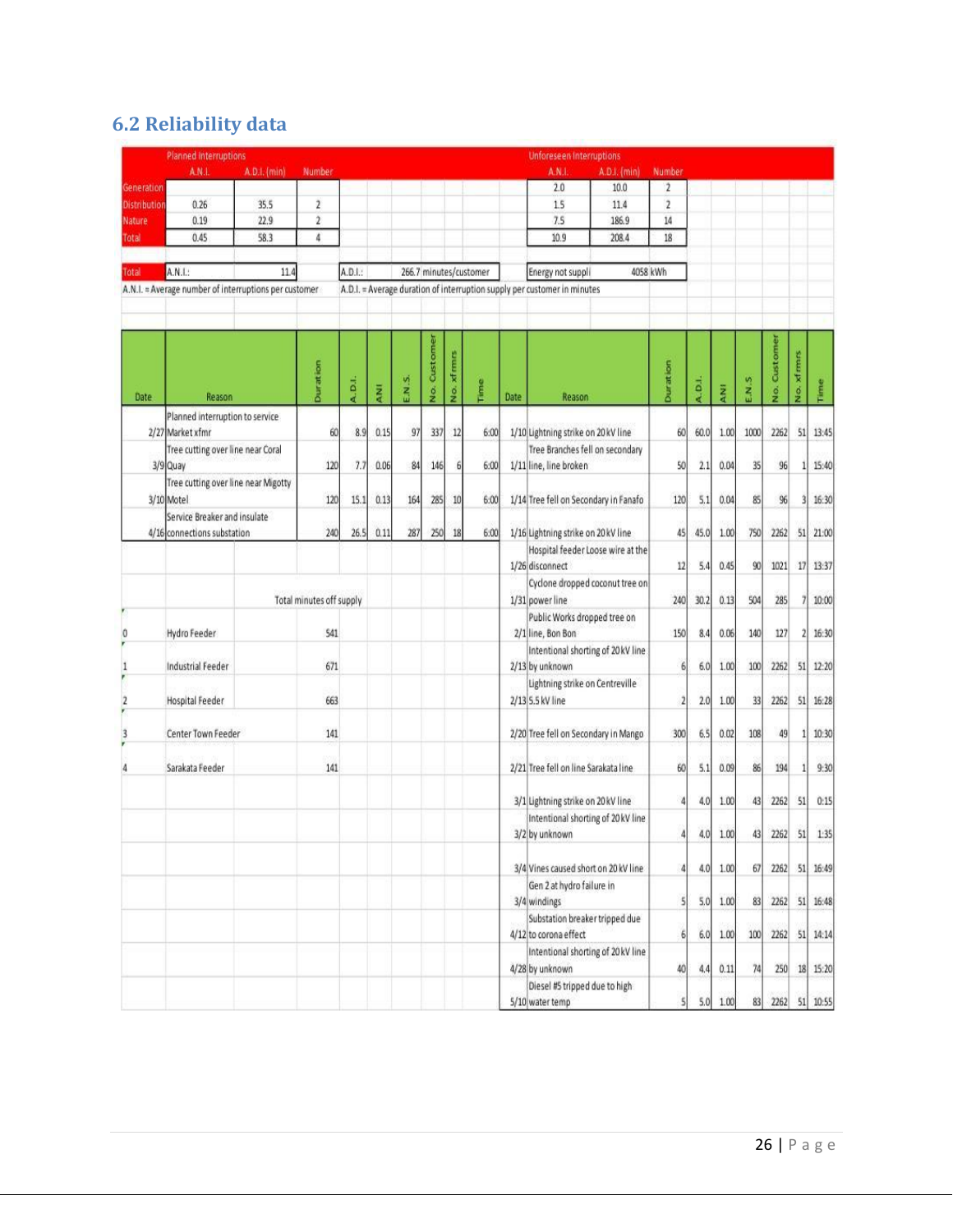## <span id="page-26-0"></span>**7. Legislative and Regulatory Compliance**

#### <span id="page-26-1"></span>**7.1 What we found**

#### <span id="page-26-2"></span>**7.1.1 Compliance with legislation**

No breaches of statutory or regulatory instruments have been identified by the Authority.

VUI has complied with all relevant legislative and regulatory requirements since commencing operation in Luganville.

#### <span id="page-26-3"></span>**7.1.2 Compliance with memorandum of understanding and draft concession deed**

The Memorandum of Understanding sets out the key terms and conditions agreed between the Government and Pernix (VUI) relating to VUI taking over the concession.

VUI has provided operating and maintenance services in accordance with the MOU. It has worked cooperatively with the Ministry of Lands Geology Mines and Water Resource Energy Unit and the Authority.

During the period under review, VUI has:

- purchased and implemented a Customer Information and Billing System (CIS), Human Resource Management System, Stock Management and Accounting/Financial Management software and hardware; and
- assessing the requirements for a GIS system;

in compliance with key terms of the MOU.

VUI is actively planning and developing its Annual Business Plan for approval by the Authority. The Annual Business Plan will detail VUI's proposed investments, financing, operation and maintenance, and staffing requirements.

VUI has worked collaboratively and in a professional manner with the Authority.

In the review period, VUI has implemented the Authority's Final Tariff Decision May 2010, and assisted the Authority in addressing the concerns of customers during its implementation.

The Authority, in consultation with VUI is working to finalize the Luganville operator electricity tariff to apply to VUI upon commencement of the concession contract.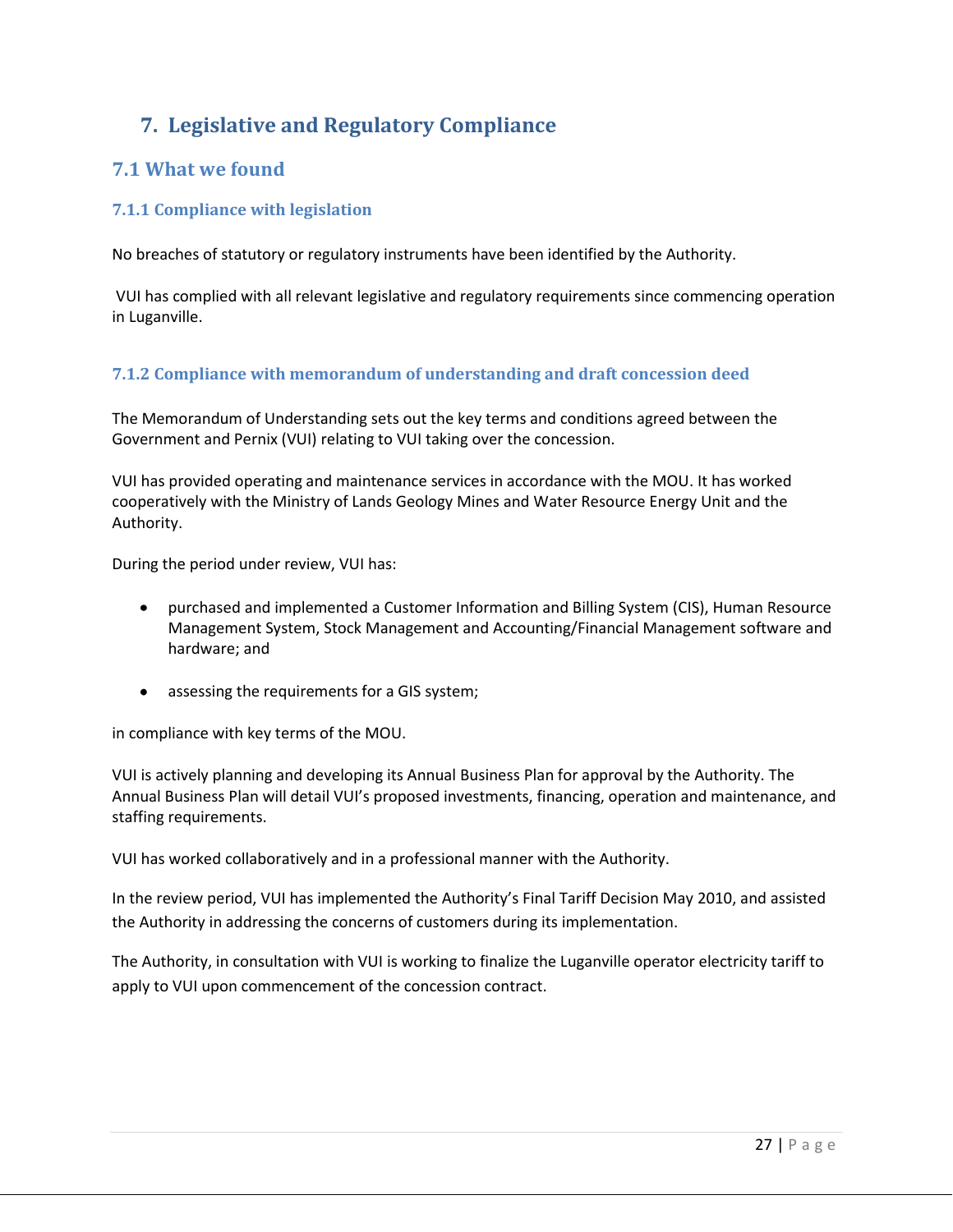## <span id="page-27-0"></span>**Appendix: Status Report and Corrective Action Log - VUI**

## <span id="page-27-1"></span>**A1: Occupational Health, Safety and Welfare (OHS&W)**

| <b>Status</b>                                                                                                                                                                              | <b>Corrective Action</b>                                                                                                                                                                                                                                                                                                |
|--------------------------------------------------------------------------------------------------------------------------------------------------------------------------------------------|-------------------------------------------------------------------------------------------------------------------------------------------------------------------------------------------------------------------------------------------------------------------------------------------------------------------------|
| Designated smoking area in place                                                                                                                                                           | Due to the high level of combustible items<br>present both power plant designated smoking<br>areas have been enforced to prevent the<br>possibilities of a fire breakout this also complies<br>with insurance regulation.                                                                                               |
| Fire extinguishers: There were insufficient<br>numbers of fire extinguishers located in both<br>power plants and no labeling of extinguisher<br>types, no service records of extinguishers | Additional extinguishers were purchased with<br>the proper singes to show the type of<br>extinguisher. All extinguishers have also been<br>clearly marked on evacuation plans.                                                                                                                                          |
| Evacuation Plans: Absence of plans in the<br>power plants                                                                                                                                  | Evacuation plans drawn up and pasted at<br>relevant locations                                                                                                                                                                                                                                                           |
| Training: Staff had some OHS training                                                                                                                                                      | All VUI employees attended a one day in house<br>OHS training course conducted by OHSE officer<br>from Fiji. The course covers all aspect of safety<br>and also the introduction of new forms and<br>procedures in making the work place a safer<br>environment. All participants were presented<br>with a certificate. |
| Introduction of new safety forms                                                                                                                                                           | Filling out of safety form for various high risk<br>work, safety briefing of visitors to power plant<br>etc. ensure good documentation for VUI records                                                                                                                                                                  |
| Personal protective equipment (PPE)                                                                                                                                                        | all VUI employees have been supplied with PPE<br>for all types of work related duties e.g. ear<br>protection in diesel plant, safety shoes, etc.                                                                                                                                                                        |
| No cyclone ration and proper drinking water<br>system at the power plants                                                                                                                  | No such system was in place to ensure that<br>workers working at power plants during a<br>cyclone have sufficient food supply in case of a<br>cyclone. Food ration were bought and are in<br>place for both the power plant for this purposes                                                                           |
| First Aid kit: Poor condition                                                                                                                                                              | Upgraded                                                                                                                                                                                                                                                                                                                |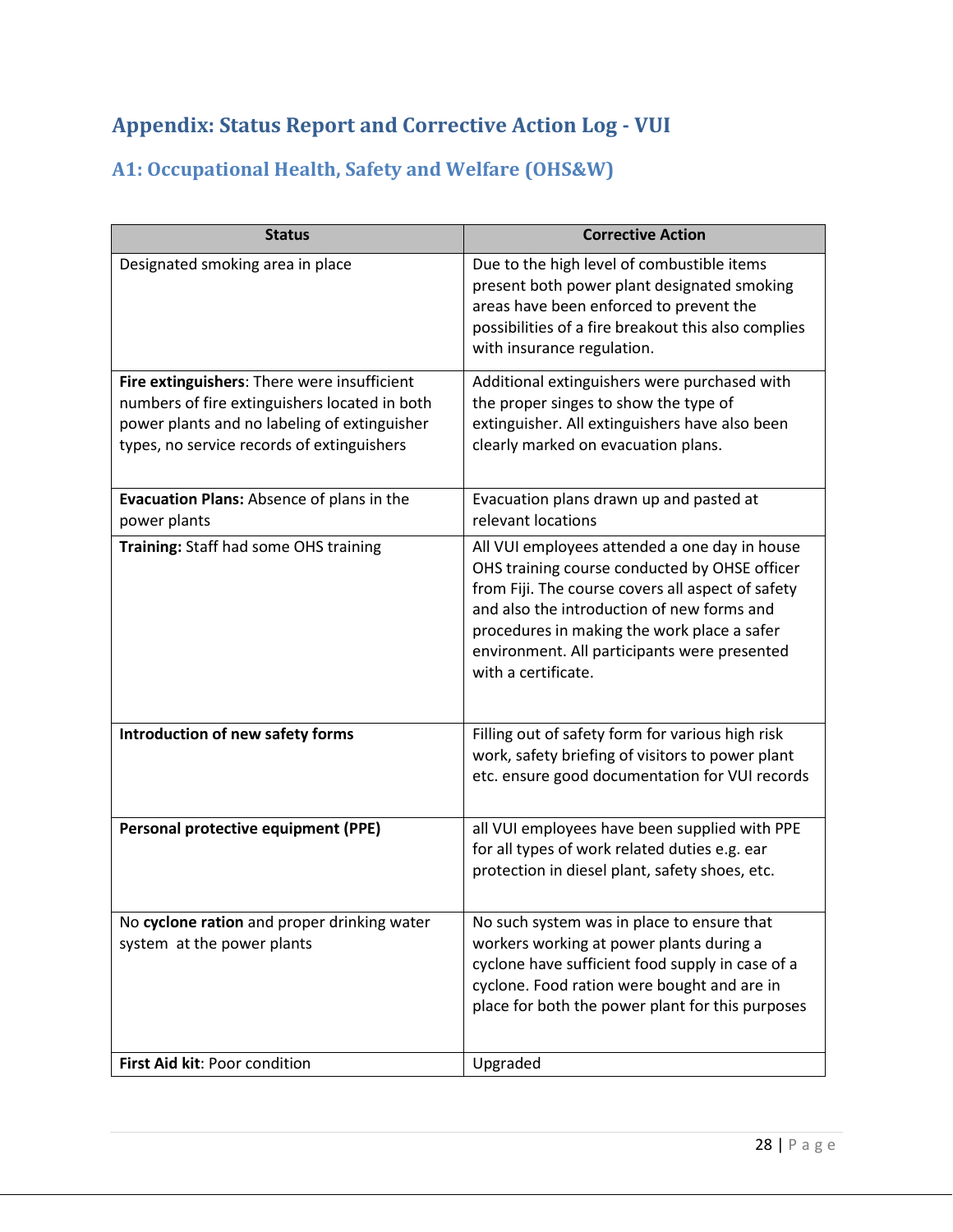## <span id="page-28-0"></span>**A2: Luganville Diesel Power Station**

| <b>Status</b>                                                                                                                                                                                                                                                                              | <b>Corrective Action</b>                                                                                                                                                                                                  |
|--------------------------------------------------------------------------------------------------------------------------------------------------------------------------------------------------------------------------------------------------------------------------------------------|---------------------------------------------------------------------------------------------------------------------------------------------------------------------------------------------------------------------------|
| Generator # 2 exhaust stacks was badly rusted<br>and had big holes in it and was also a hazard as<br>it could have fallen at any time. This was a<br>result of poor fabrication practices using two<br>different types of metals joint together                                            | The existing exhaust stack was removed, taken to<br>the workshop where the flange was removed for<br>installation on the new stack. With exhaust pipes<br>in spares, another stack was fabricated, and<br>assembled back. |
| All diesel cooling radiator very dirty and fins are<br>falling apart. G5 tripped on high water<br>temperature due to the lack of maintenance on<br>the radiators.                                                                                                                          | Maintenance done and G5 is currently available<br>to the grid with a maximum load limit of 400Kw,<br>until further works on thermostat valve has been<br>carried out and tested.                                          |
| Generator #5 silencers have holes in the plant.<br>This poses a risk to workers that are working<br>inside the plant. Exhaust gases were found to<br>be is leaking into the power generator when it is<br>running.                                                                         | Cutting of the rusted areas and patching is a<br>short term solution to fix the problem, but<br>purchasing two new silencers would be a better<br>long term solution.                                                     |
| Gen #3 has run in excess of 47000hrs and is<br>due for rebuilding, a cheaper solution to this<br>would be to purchase a second hand low<br>running hour generator and replace.                                                                                                             | Proposal for full engine overhaul on G3 (Diesel<br>generator number 3)                                                                                                                                                    |
| Gen #4 hasn't run in 12 months prior to VUI<br>take over. No maintenance records submitted<br>to identify the fault, the exciter was sent for<br>rewinding as recommended by<br>UNELCO.                                                                                                    | G4 was faulty and put offline for the last 2 years.<br>VUI did a complete electrical repair on the<br>generator and a awaiting spare parts before<br>putting the generator back online                                    |
| There is only one Station Supply Transformer.<br>Disadvantages: If it fails, the Station will have no<br>power until the transformer is replaced. There<br>will be no maintenance carried out on the<br>transformer. Usually there are 2 Station<br><b>Transformer in a Power Station</b>  | The investment plan calls for an additional<br><b>Station Supply Transformer.</b>                                                                                                                                         |
| The location of the Earthing Transformer behind<br>the Station Transformer is not the way it should<br>be. Disadvantage: If maintenance is to be<br>carried out on the Earthing Transformer, The<br>Station Transformer will have to be switched<br>OFF which means the Station to be off. | The investment plan calls for an additional<br>Earthing transformer.                                                                                                                                                      |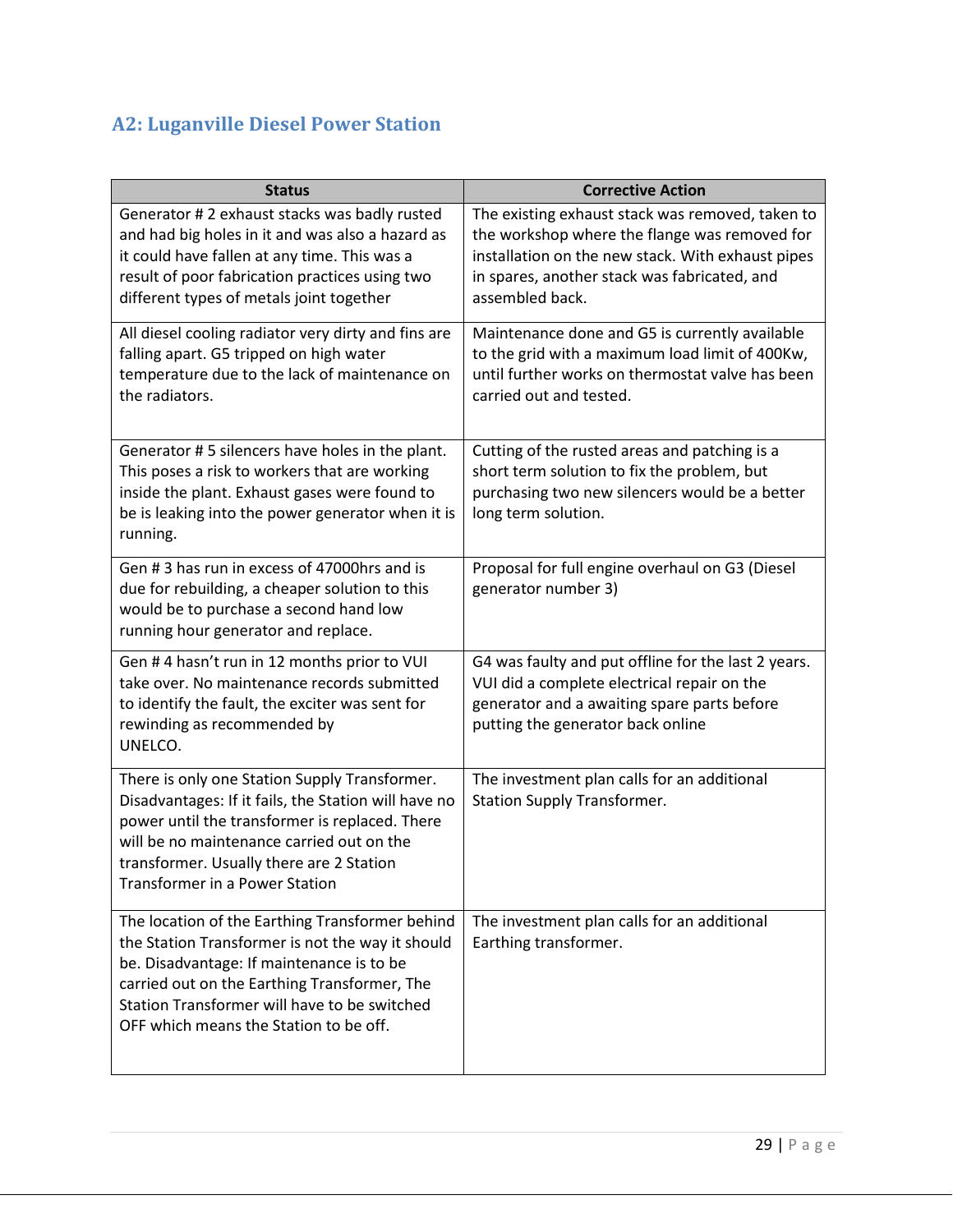| The feeders could not be connected in parallel<br>from outside. Disadvantage: If one feeder<br>circuit breaker fails, than that feeder will be out<br>until the circuit breaker is<br>repaired even if we have to source for parts.                                    | The investment plan calls for paralleling of the<br>feeders.                                                                                                                                                                                                                                                                                  |
|------------------------------------------------------------------------------------------------------------------------------------------------------------------------------------------------------------------------------------------------------------------------|-----------------------------------------------------------------------------------------------------------------------------------------------------------------------------------------------------------------------------------------------------------------------------------------------------------------------------------------------|
| The Central/Hydro interconnector between<br>Diesel and Hydro had no synchronizing facilities.<br>Disadvantage: The consumers that are<br>connected to the 20KV line will always have a<br>power outage every<br>time the two stations are to be connected<br>together. | Synchronizing facility will be further studied by<br>our electrical engineer and protection engineer.                                                                                                                                                                                                                                         |
| There is no import and export kWh meter in the<br>interconnector Disadvantage: Very hard to get<br>the exact power consumed by consumers<br>connected to the 20KV line.                                                                                                | Repair of this deficiency will require a very large<br>investment to build new transmission and<br>distribution to each of the transformers that<br>currently take power from the HV line or the<br>addition of substations at each transformer to<br>add metering there. Both options would be very<br>large investments with little return. |
| There are no spare parts for the 5.5KV<br>switchgear panels.                                                                                                                                                                                                           | Repair parts have been ordered.                                                                                                                                                                                                                                                                                                               |
| There is no protection schedule for the 5.5KV<br>switchboard.                                                                                                                                                                                                          | Protection schedule will be developed by<br>protection engineer during first year of<br>concession.                                                                                                                                                                                                                                           |
| There was no maintenance carried out on the<br>three battery chargers for years.                                                                                                                                                                                       | Maintenance completed for the three battery<br>charges. Corroded terminals were cleaned                                                                                                                                                                                                                                                       |
| There are no spares available for the battery<br>chargers.                                                                                                                                                                                                             | Investment plan calls for purchase of spares.                                                                                                                                                                                                                                                                                                 |
| There are exposed wiring in the Control Room                                                                                                                                                                                                                           | Exposed wiring has been covered.                                                                                                                                                                                                                                                                                                              |
| There were no maintenance carried out from<br>the condition of:<br>- All Generator and Exciter<br>- Transformer<br>- Radiator Motors<br>- Compressor Motors<br>- Workshop tools.                                                                                       | Maintenance complete on G4 and G5 diesel and<br>underway on G1 and G2 hydro. Radiators being<br>priced for replacement. Motor maintenance to<br>be scheduled.                                                                                                                                                                                 |
| No maintenance record available                                                                                                                                                                                                                                        | Maintenance records now being maintained.                                                                                                                                                                                                                                                                                                     |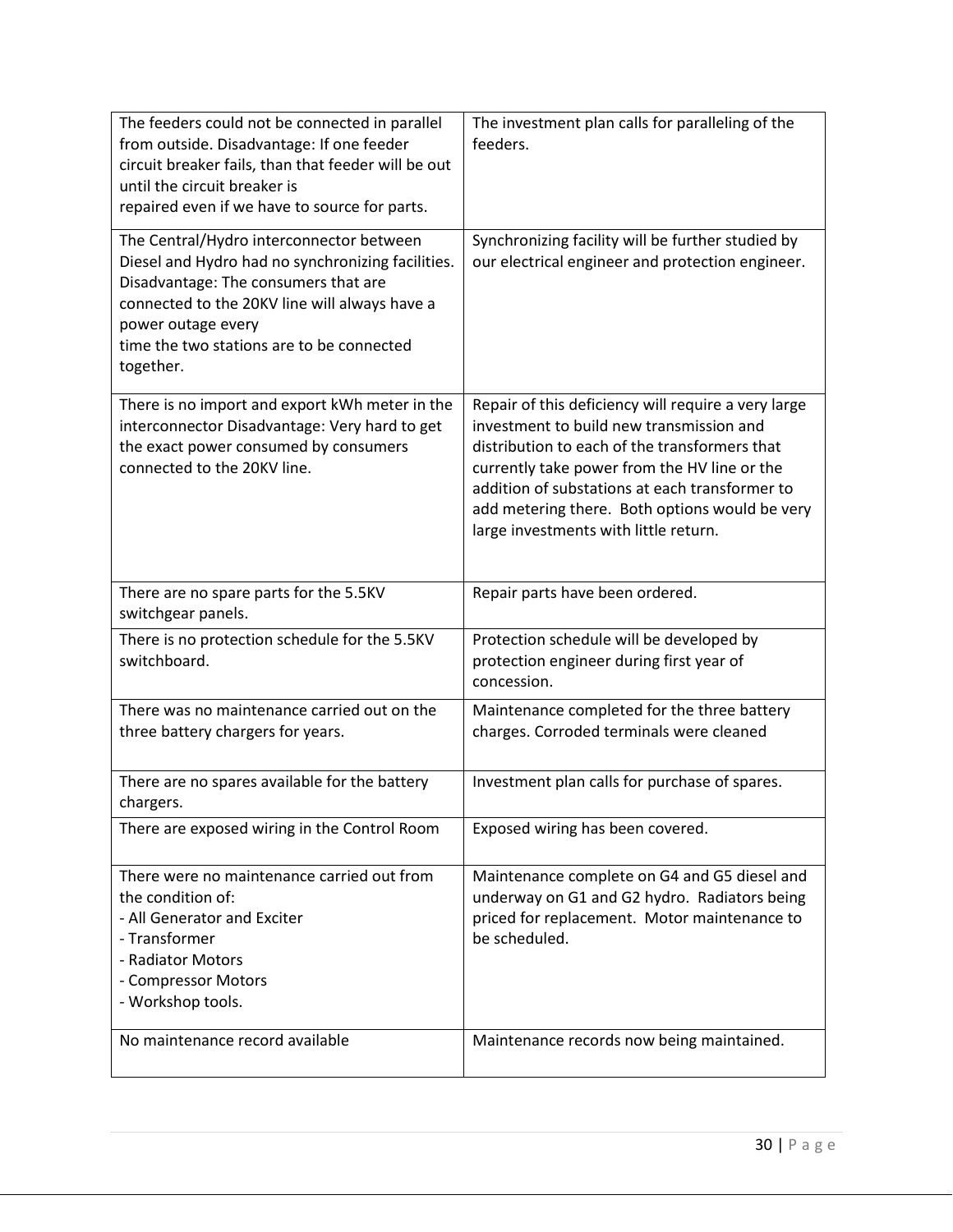| No Engine protection test record.                                                                                                                                                                              | Engine protection test records now being<br>maintained.                                                                                                     |
|----------------------------------------------------------------------------------------------------------------------------------------------------------------------------------------------------------------|-------------------------------------------------------------------------------------------------------------------------------------------------------------|
| MCC panel for portable pumps had rusted and<br>need maintenance.                                                                                                                                               | MCC panel to be replaced within first year of<br>concession.                                                                                                |
| All Engine transformers cables (LV and HV) are<br>exposed and need mechanical protection.                                                                                                                      | Transformer cables being mechanically protected<br>as prime mover are maintained.                                                                           |
| Generator G1 had 2 circuit breakers in series.<br>The LV circuit breaker should be removed. And<br>the 5.5 KV breakers only are to be used like the<br>other generators.                                       | Work to be completed in August.                                                                                                                             |
| The exhaust fans in the engine room are not<br>working                                                                                                                                                         | Work to be completed in first year of concession.                                                                                                           |
| Some engine control wiring covers are missing.<br>They have to be covered.                                                                                                                                     | Work to be completed as prime movers are<br>maintained.                                                                                                     |
| Workshop switchboard panel is to be upgraded.                                                                                                                                                                  | Work to be completed within first year of<br>concession.                                                                                                    |
| Network single line drawings not understood by<br>all relevant staff                                                                                                                                           | New single line drawings have been drawn up to<br>assist all workers in understanding the system<br>better refer to links.                                  |
| The black start generator from hydro has been<br>removed from its location due to failed. It<br>appears that no care was taken in trying to<br>protect the unit from the elements of the<br>weather condition. | Black start generator will be repaired or replaced<br>within first year of concession.                                                                      |
| Diesel Generator 1 was approaching its 20,000<br>overhaul and yet there were no spares in place.                                                                                                               | Overhaul spares have been ordered.                                                                                                                          |
| The stock of spares and repair parts was<br>seriously depleted and not replaced such that<br>there are insufficient spares to weather a<br>significant fault.                                                  | Many spares have been ordered including wire,<br>meters, boxes, fuses, disconnects, transformers,<br>substations switches, breakers, cable<br>terminations. |